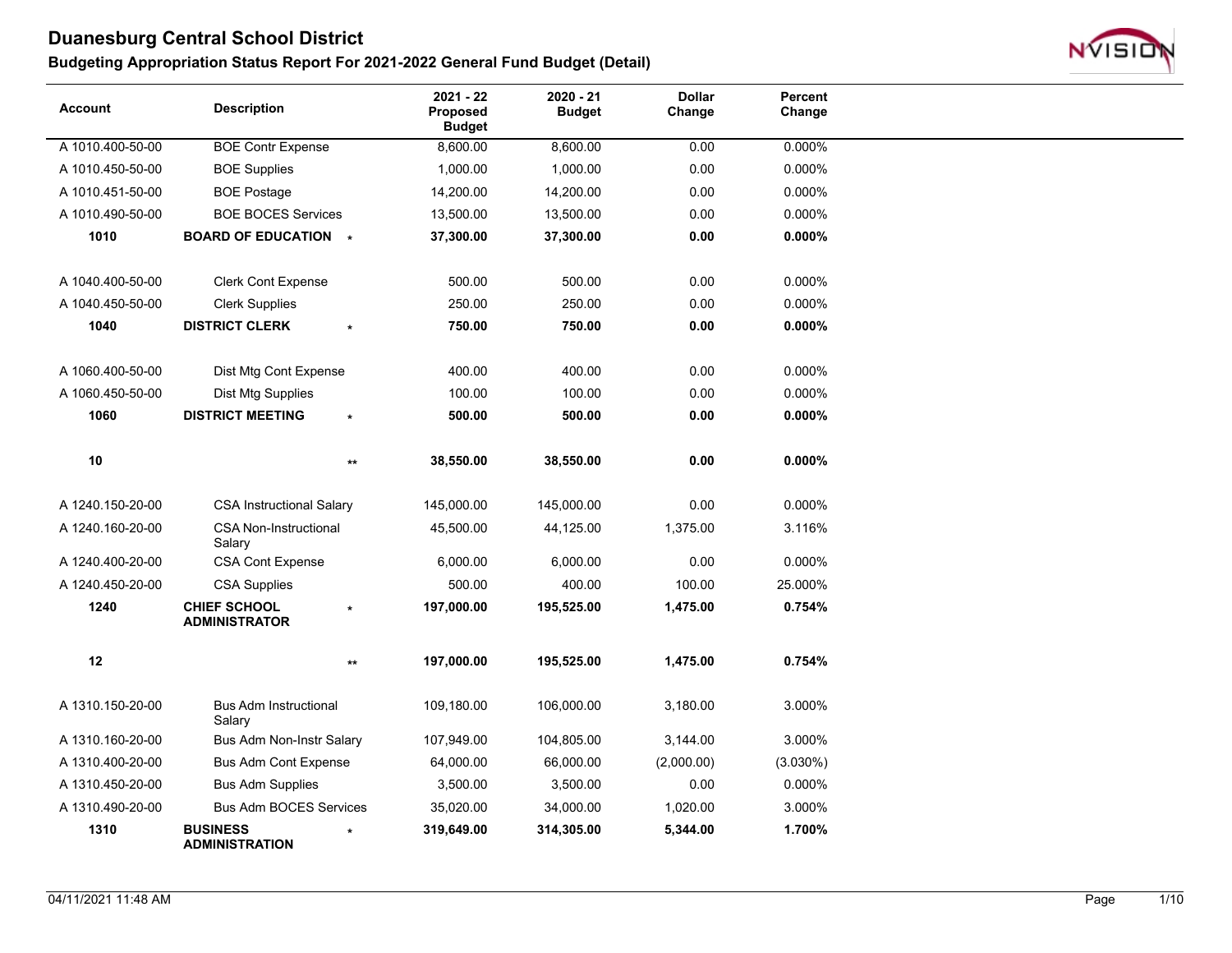

| <b>Account</b>      | <b>Description</b>                          | 2021 - 22<br><b>Proposed</b><br><b>Budget</b> | 2020 - 21<br><b>Budget</b> | <b>Dollar</b><br>Change | Percent<br>Change |      |                |
|---------------------|---------------------------------------------|-----------------------------------------------|----------------------------|-------------------------|-------------------|------|----------------|
| A 1320.400-20-00    | <b>Audit Cont Expense</b>                   | 25,000.00                                     | 25,000.00                  | 0.00                    | 0.000%            |      |                |
| 1320                | <b>AUDITING</b>                             | 25,000.00                                     | 25,000.00                  | 0.00                    | $0.000\%$         |      |                |
| A 1330.450-20-00    | <b>Tax Collector Supplies</b>               | 200.00                                        | 200.00                     | 0.00                    | 0.000%            |      |                |
| 1330                | <b>TAX COLLECTOR</b>                        | 200.00                                        | 200.00                     | 0.00                    | $0.000\%$         |      |                |
| A 1345.490-00-00    | Purchasing BOCES                            | 4,774.00                                      | 4,635.00                   | 139.00                  | 2.999%            |      |                |
| 1345                | <b>PURCHASING</b>                           | 4,774.00                                      | 4,635.00                   | 139.00                  | 2.999%            |      |                |
| A 1380.400-20-00    | <b>Fiscal Agent Fees</b>                    | 7,500.00                                      | 7,400.00                   | 100.00                  | 1.351%            |      |                |
| 1380                | <b>FISCAL AGENT FEE</b><br>$\star$          | 7,500.00                                      | 7,400.00                   | 100.00                  | 1.351%            |      |                |
| 13                  | $\star\star$                                | 357,123.00                                    | 351,540.00                 | 5,583.00                | 1.588%            |      |                |
| A 1420.400-00-00    | <b>Legal Contractual Expense</b>            | 40,000.00                                     | 50,000.00                  | (10,000.00)             | $(20.000\%)$      |      |                |
| 1420                | <b>LEGAL</b>                                | 40,000.00                                     | 50,000.00                  | (10,000.00)             | $(20.000\%)$      |      |                |
| A 1430.400-00-00    | Personnel Cont Expense                      | 1,000.00                                      | 1,000.00                   | 0.00                    | 0.000%            |      |                |
| A 1430.490-00-00    | Personnel BOCES                             | 40,000.00                                     | 24,000.00                  | 16,000.00               | 66.667%           |      |                |
| 1430                | <b>PERSONNEL</b><br>$\star$                 | 41,000.00                                     | 25,000.00                  | 16,000.00               | 64.000%           |      |                |
| A 1460.400-00-00    | Records Management -<br>Contractual         | 1,000.00                                      | 1,000.00                   | 0.00                    | 0.000%            |      |                |
| 1460                | <b>RECORDS</b><br><b>MANAGEMENT OFFICER</b> | 1,000.00                                      | 1,000.00                   | 0.00                    | 0.000%            |      |                |
| A 1480.400-00-00    | Public Info Cont Expense                    | 1,500.00                                      | 1,500.00                   | 0.00                    | 0.000%            |      |                |
| A 1480.490-00-00    | Public Info BOCES                           | 92,617.00                                     | 89,919.00                  | 2,698.00                | 3.000%            |      |                |
| 1480                | PUBLIC INFORMATION & *<br><b>SERVICES</b>   | 94,117.00                                     | 91,419.00                  | 2,698.00                | 2.951%            |      |                |
| 14                  | $^{\star\star}$                             | 176,117.00                                    | 167,419.00                 | 8,698.00                | 5.195%            |      |                |
| A 1620.160-00-00    | <b>Operations Non-Instr Salary</b>          | 175,000.00                                    | 173,091.00                 | 1,909.00                | 1.103%            |      |                |
| A 1620.161-00-00    | <b>Operations Overtime</b>                  | 2,000.00                                      | 2,000.00                   | 0.00                    | 0.000%            |      |                |
| 04/11/2021 11:48 AM |                                             |                                               |                            |                         |                   | Page | $\frac{2}{10}$ |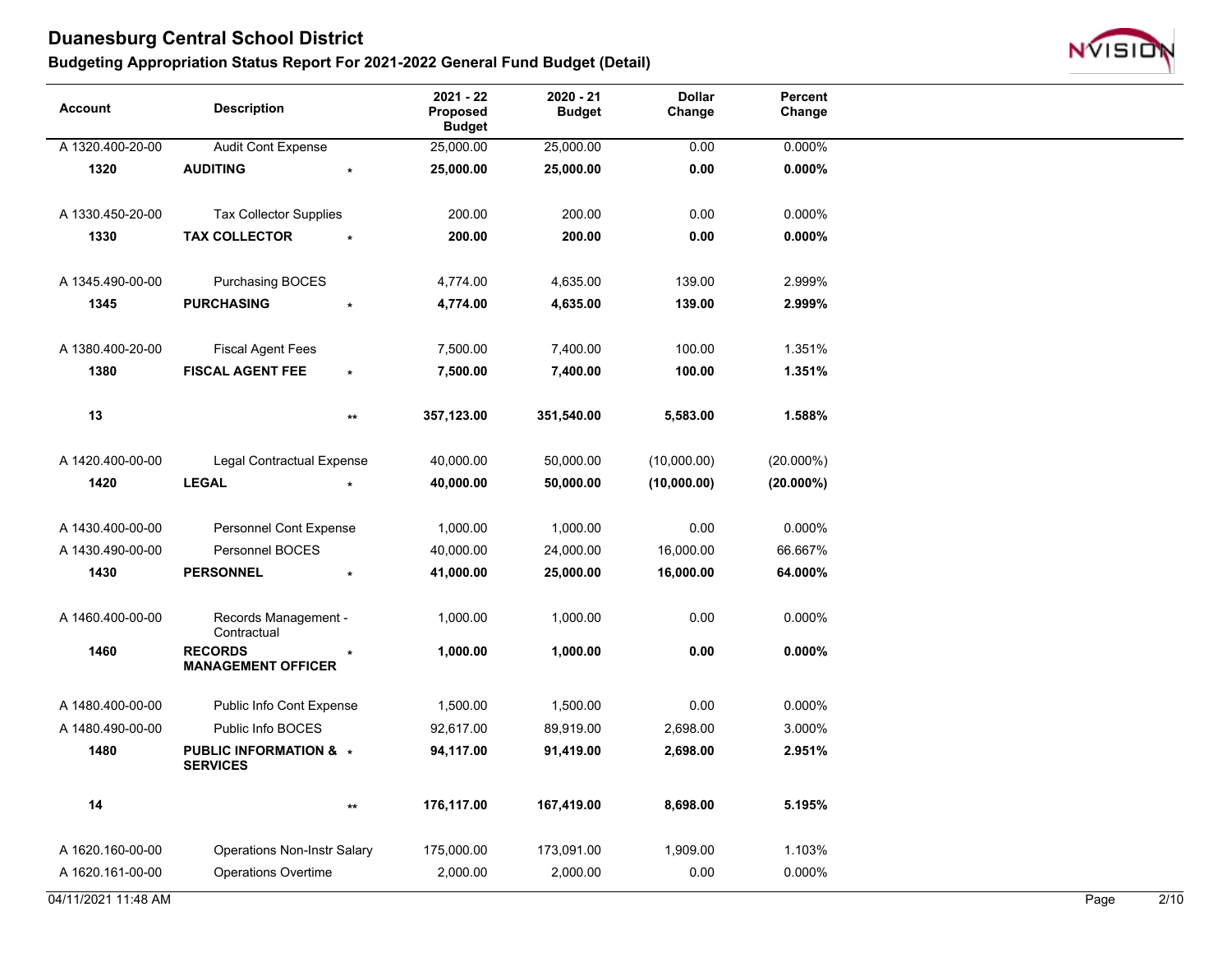

| <b>Account</b>   | <b>Description</b>                                  | 2021 - 22<br><b>Proposed</b><br><b>Budget</b> | 2020 - 21<br><b>Budget</b> | <b>Dollar</b><br>Change | Percent<br>Change |  |
|------------------|-----------------------------------------------------|-----------------------------------------------|----------------------------|-------------------------|-------------------|--|
| A 1620.200-10-00 | <b>Operations Equipment</b>                         | 60,000.00                                     | 24,000.00                  | 36,000.00               | 150.000%          |  |
| A 1620.400-10-00 | <b>Operations Cont Expense</b>                      | 120,000.00                                    | 92,700.00                  | 27,300.00               | 29.450%           |  |
| A 1620.420-10-00 | <b>Phone District</b>                               | 13,000.00                                     | 12,500.00                  | 500.00                  | 4.000%            |  |
| A 1620.421-10-00 | <b>Water Rent</b>                                   | 9,109.00                                      | 8,759.00                   | 350.00                  | 3.996%            |  |
| A 1620.422-00-00 | Sewer                                               | 70,000.00                                     | 72,000.00                  | (2,000.00)              | (2.778%)          |  |
| A 1620.430-10-00 | Fuel Oil                                            | 72,000.00                                     | 68,000.00                  | 4,000.00                | 5.882%            |  |
| A 1620.430-30-00 | Fuel Oil ES                                         | 65,000.00                                     | 61,000.00                  | 4,000.00                | 6.557%            |  |
| A 1620.431-10-00 | Electric                                            | 72,000.00                                     | 76,200.00                  | (4,200.00)              | (5.512%)          |  |
| A 1620.431-30-00 | <b>Electric ES</b>                                  | 46,000.00                                     | 49,800.00                  | (3,800.00)              | (7.631%)          |  |
| A 1620.432-10-00 | Propane                                             | 500.00                                        | 500.00                     | 0.00                    | 0.000%            |  |
| A 1620.433-10-00 | Diesel Fuel                                         | 3,000.00                                      |                            | 3,000.00                | < N/A >           |  |
| A 1620.450-10-00 | <b>Operations Supplies</b>                          | 140,000.00                                    | 125,000.00                 | 15,000.00               | 12.000%           |  |
| A 1620.490-00-00 | <b>BOCES Services</b>                               | 44,868.00                                     | 43,561.00                  | 1,307.00                | 3.000%            |  |
| 1620             | <b>OPERATION OF PLANT</b><br>$\star$                | 892,477.00                                    | 809,111.00                 | 83,366.00               | 10.303%           |  |
|                  |                                                     |                                               |                            |                         |                   |  |
| A 1621.160-00-00 | <b>Maint Non-Instr Salaries</b>                     | 346,000.00                                    | 306,732.00                 | 39,268.00               | 12.802%           |  |
| A 1621.161-00-00 | <b>Maint Overtime</b>                               | 13,000.00                                     | 13,000.00                  | 0.00                    | 0.000%            |  |
| A 1621.200-00-00 | <b>Maint Equipment</b>                              | 2,500.00                                      | 2,500.00                   | 0.00                    | 0.000%            |  |
| A 1621.400-00-00 | Maint Cont Expense                                  | 35,000.00                                     | 35,000.00                  | 0.00                    | 0.000%            |  |
| A 1621.450-10-00 | <b>Maint Supplies</b>                               | 30,000.00                                     | 30,000.00                  | 0.00                    | 0.000%            |  |
| 1621             | <b>MAINTENANCE OF</b><br>$\star$<br><b>PLANT</b>    | 426,500.00                                    | 387,232.00                 | 39,268.00               | 10.141%           |  |
| A 1680.490-00-00 | Data Processing BOCES                               | 85,000.00                                     | 39,140.00                  | 45,860.00               | 117.169%          |  |
| 1680             | <b>CENTRAL DATA</b><br>$\star$<br><b>PROCESSING</b> | 85,000.00                                     | 39,140.00                  | 45,860.00               | 117.169%          |  |
| 16               | $^{\star\star}$                                     | 1,403,977.00                                  | 1,235,483.00               | 168,494.00              | 13.638%           |  |
| A 1910.400-00-00 | Unallocated Insurance                               | 65,000.00                                     | 60,260.00                  | 4,740.00                | 7.866%            |  |
| 1910             | <b>UNALLOCATED</b><br><b>INSURANCE</b>              | 65,000.00                                     | 60,260.00                  | 4,740.00                | 7.866%            |  |
| A 1930.400-00-00 | Judgements And Claims                               | 250.00                                        | 250.00                     | 0.00                    | 0.000%            |  |
| 1930             | JUDGMENTS & CLAIMS *                                | 250.00                                        | 250.00                     | 0.00                    | 0.000%            |  |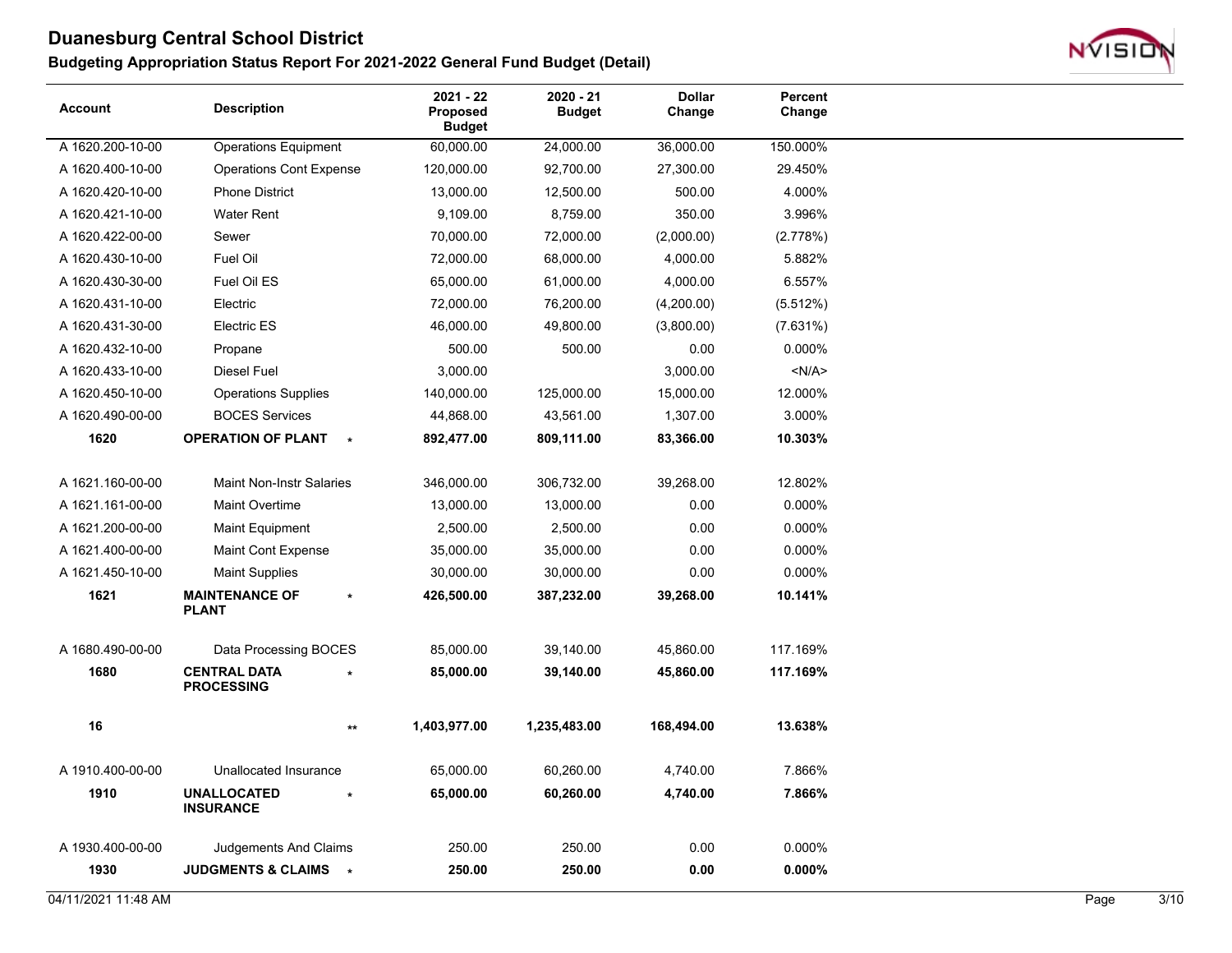

| <b>Account</b>   | <b>Description</b>                                    | 2021 - 22<br>Proposed<br><b>Budget</b> | 2020 - 21<br><b>Budget</b> | <b>Dollar</b><br>Change | Percent<br>Change |  |
|------------------|-------------------------------------------------------|----------------------------------------|----------------------------|-------------------------|-------------------|--|
| A 1964.400-00-00 | Refund On Real Property<br>Taxes                      | 1,000.00                               | 1,000.00                   | 0.00                    | 0.000%            |  |
| 1964             | <b>REFUND ON REAL</b><br><b>PROPERTY TAXES</b>        | 1,000.00                               | 1,000.00                   | 0.00                    | $0.000\%$         |  |
| A 1981.490-00-00 | Administrative Charge<br><b>BOCES</b>                 | 98,000.00                              | 110,771.00                 | (12,771.00)             | (11.529%)         |  |
| 1981             | <b>BOCES ADMINISTRATIVE *</b><br><b>COSTS</b>         | 98,000.00                              | 110,771.00                 | (12,771.00)             | (11.529%)         |  |
| 19               | $\star\star$                                          | 164,250.00                             | 172,281.00                 | (8,031.00)              | (4.662%)          |  |
| 1                | ***                                                   | 2,337,017.00                           | 2,160,798.00               | 176,219.00              | 8.155%            |  |
| A 2010.150-10-00 | <b>Curr Devel Instr Salaries</b>                      | 10,000.00                              | 4,500.00                   | 5,500.00                | 122.222%          |  |
| A 2010.150-30-00 | <b>Curr Devel Instr Salaries</b><br>ES                | 10,000.00                              | 4,500.00                   | 5,500.00                | 122.222%          |  |
| 2010             | <b>CURRICULUM DEVEL &amp; *</b><br><b>SUPERVISION</b> | 20,000.00                              | 9,000.00                   | 11,000.00               | 122.222%          |  |
| A 2020.150-10-00 | <b>Admin Instr Salaries</b>                           | 162,632.00                             | 151,628.00                 | 11,004.00               | 7.257%            |  |
| A 2020.150-30-00 | <b>Admin Instr Salaries ES</b>                        | 134,833.00                             | 124,717.00                 | 10,116.00               | 8.111%            |  |
| A 2020.160-10-00 | <b>Admin Non-Instr Salaries</b>                       | 80,340.00                              | 78,000.00                  | 2,340.00                | 3.000%            |  |
| A 2020.160-30-00 | <b>Admin Non-Instr Salaries</b><br>ES                 | 64,375.00                              | 52,000.00                  | 12,375.00               | 23.798%           |  |
| A 2020.161-10-00 | <b>Admin Non-Instr Salaries</b><br>Subs               | 1,250.00                               | 1,250.00                   | 0.00                    | 0.000%            |  |
| A 2020.161-30-00 | <b>Admin Non-Instr Salaries</b><br>Subs ES            | 1,250.00                               | 1,250.00                   | 0.00                    | 0.000%            |  |
| A 2020.400-10-00 | <b>Admin Contr Expense</b>                            | 2,500.00                               | 2,500.00                   | 0.00                    | 0.000%            |  |
| A 2020.400-30-00 | Admin Contr Expense ES                                | 2,500.00                               | 2,500.00                   | 0.00                    | 0.000%            |  |
| A 2020.450-10-00 | <b>Admin Supplies</b>                                 | 1,500.00                               | 1,500.00                   | 0.00                    | 0.000%            |  |
| A 2020.450-30-00 | Admin Supplies ES                                     | 1,500.00                               | 1,500.00                   | 0.00                    | 0.000%            |  |
| 2020             | SUPERVISION-REGULAR *<br><b>SCHOOL</b>                | 452,680.00                             | 416,845.00                 | 35,835.00               | 8.597%            |  |
| A 2060.490-00-00 | Reg Plan BOCES                                        | 14,401.00                              | 13,982.00                  | 419.00                  | 2.997%            |  |
| 2060             | <b>RESEARCH, PLANNING &amp; *</b><br><b>EVALUAT</b>   | 14,401.00                              | 13,982.00                  | 419.00                  | 2.997%            |  |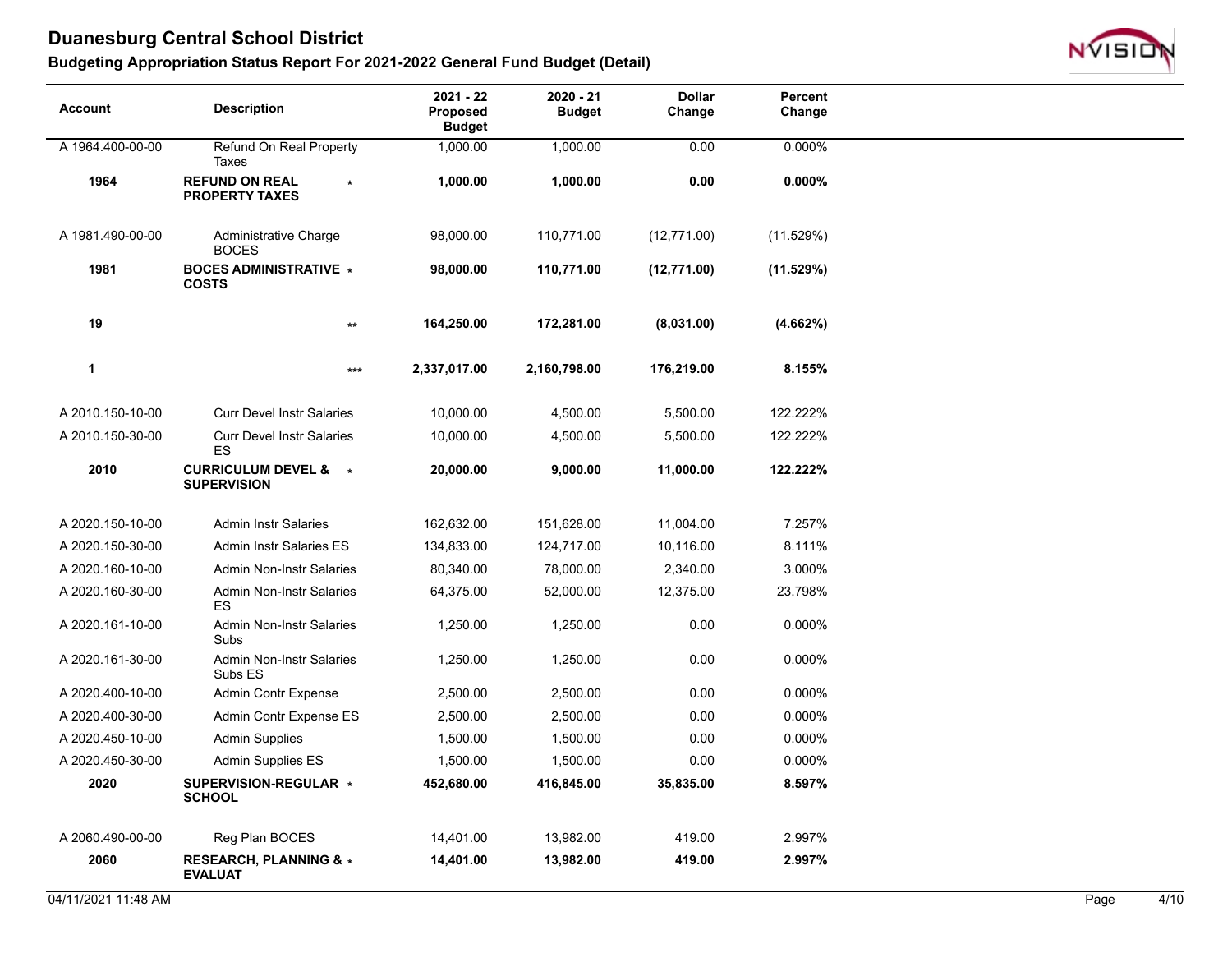

| <b>Account</b>   | <b>Description</b>                                          | $2021 - 22$<br><b>Proposed</b><br><b>Budget</b> | $2020 - 21$<br><b>Budget</b> | <b>Dollar</b><br>Change | Percent<br>Change |  |
|------------------|-------------------------------------------------------------|-------------------------------------------------|------------------------------|-------------------------|-------------------|--|
| A 2070.490-00-00 | <b>Inserv Training BOCES</b>                                | 77,126.00                                       | 74,160.00                    | 2,966.00                | 3.999%            |  |
| 2070             | <b>INSERVICE TRAINING-</b><br>$\star$<br><b>INSTRUCTION</b> | 77,126.00                                       | 74,160.00                    | 2,966.00                | 3.999%            |  |
| 20               | $\star\star$                                                | 564,207.00                                      | 513,987.00                   | 50,220.00               | 9.771%            |  |
| A 2110.110-30-00 | <b>Teacher Salaries</b><br>Kindergarten                     | 135,000.00                                      | 173,623.00                   | (38,623.00)             | (22.245%)         |  |
| A 2110.120-30-00 | Teacher Salaries 1-6                                        | 1,328,000.00                                    | 1,357,532.00                 | (29, 532.00)            | (2.175%)          |  |
| A 2110.130-10-00 | Teacher Salaries 7-12                                       | 1,893,056.00                                    | 1,881,530.00                 | 11,526.00               | 0.613%            |  |
| A 2110.132-10-00 | <b>Teacher Assistant Salaries</b>                           | 27,015.00                                       | 26,157.00                    | 858.00                  | 3.280%            |  |
| A 2110.140-10-00 | <b>Teacher Salaries Subs</b>                                | 62,000.00                                       | 62,000.00                    | 0.00                    | 0.000%            |  |
| A 2110.140-30-00 | <b>Teacher Salaries Subs ES</b>                             | 62,000.00                                       | 62,000.00                    | 0.00                    | 0.000%            |  |
| A 2110.151-00-00 | <b>Teacher Salaries Tutoring</b>                            | 8,500.00                                        | 8,500.00                     | 0.00                    | 0.000%            |  |
| A 2110.160-30-00 | Non-Instr Salaries ES                                       | 86,236.00                                       | 81,355.00                    | 4,881.00                | 6.000%            |  |
| A 2110.161-10-00 | Sub Aide Non-Instr Sal                                      | 2,000.00                                        | 2,000.00                     | 0.00                    | 0.000%            |  |
| A 2110.161-30-00 | Sub Aide Non-Instr Sal ES                                   | 2,000.00                                        | 2,000.00                     | 0.00                    | 0.000%            |  |
| A 2110.400-10-00 | <b>Contractual Expense</b>                                  | 106,000.00                                      | 100,000.00                   | 6,000.00                | 6.000%            |  |
| A 2110.400-30-00 | <b>Contractual Expense ES</b>                               | 29,500.00                                       | 19,000.00                    | 10,500.00               | 55.263%           |  |
| A 2110.401-10-00 | <b>Teacher Conferences</b>                                  | 9,500.00                                        | 4,500.00                     | 5,000.00                | 111.111%          |  |
| A 2110.401-30-00 | <b>Teacher Conferences ES</b>                               | 9,500.00                                        | 4,500.00                     | 5,000.00                | 111.111%          |  |
| A 2110.450-10-00 | <b>General Supplies</b>                                     | 78,000.00                                       | 75,000.00                    | 3,000.00                | 4.000%            |  |
| A 2110.450-30-01 | <b>General Supplies ES</b>                                  | 32,000.00                                       | 35,000.00                    | (3,000.00)              | (8.571%)          |  |
| A 2110.470-00-00 | Tuition - Regular Education                                 | 20,000.00                                       | 20,000.00                    | 0.00                    | 0.000%            |  |
| A 2110.480-10-00 | Textbooks                                                   | 25,000.00                                       | 25,000.00                    | 0.00                    | 0.000%            |  |
| A 2110.480-30-00 | <b>Textbooks ES</b>                                         | 25,000.00                                       | 25,000.00                    | 0.00                    | 0.000%            |  |
| A 2110.490-00-00 | <b>Regular Education BOCES</b>                              | 279,094.00                                      | 253,489.00                   | 25,605.00               | 10.101%           |  |
| 2110             | <b>TEACHING-REGULAR</b><br><b>SCHOOL</b>                    | 4,219,401.00                                    | 4,218,186.00                 | 1,215.00                | 0.029%            |  |
| 21               | $\star\star$                                                | 4,219,401.00                                    | 4,218,186.00                 | 1,215.00                | 0.029%            |  |
| A 2250.150-10-00 | <b>Special Education Instr</b><br>Salary                    | 360,000.00                                      | 279,531.00                   | 80,469.00               | 28.787%           |  |
| A 2250.150-30-00 | <b>Special Education Instr</b><br>Salary ES                 | 238,052.00                                      | 323,710.00                   | (85,658.00)             | (26.461%)         |  |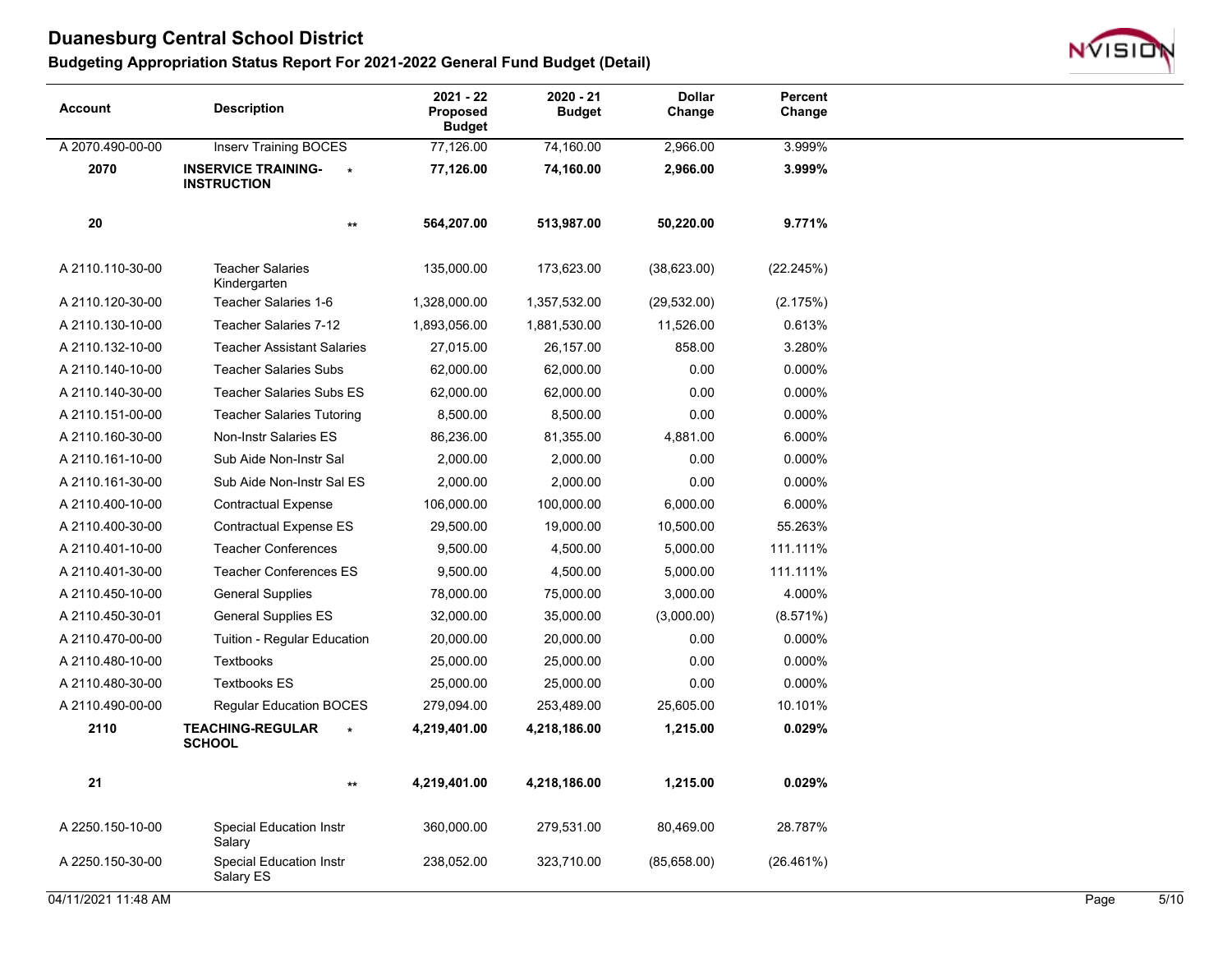

| <b>Account</b>   | <b>Description</b>                                | 2021 - 22<br>Proposed<br><b>Budget</b> | 2020 - 21<br><b>Budget</b> | <b>Dollar</b><br>Change | Percent<br>Change |
|------------------|---------------------------------------------------|----------------------------------------|----------------------------|-------------------------|-------------------|
| A 2250.160-10-00 | <b>Special Education Non-Instr</b><br>Salary      | 100,000.00                             | 100,000.00                 | 0.00                    | 0.000%            |
| A 2250.160-30-00 | <b>Special Education Non-Instr</b><br>Salary ES   | 170,000.00                             | 170,960.00                 | (960.00)                | (0.562%)          |
| A 2250.400-00-00 | <b>Special Education Cont</b><br>Expense          | 179,735.00                             | 174,500.00                 | 5,235.00                | 3.000%            |
| A 2250.450-30-00 | <b>Special Education Supplies</b>                 | 3,000.00                               | 3,000.00                   | 0.00                    | 0.000%            |
| A 2250.470-00-00 | <b>Special Education Tuition</b>                  | 531,000.00                             | 660,000.00                 | (129,000.00)            | (19.545%)         |
| A 2250.490-00-00 | Special Education BOCES                           | 618,000.00                             | 655,000.00                 | (37,000.00)             | (5.649%)          |
| 2250             | <b>PROGRAMS-STUDENTS *</b><br><b>W/DISABIL</b>    | 2,199,787.00                           | 2,366,701.00               | (166, 914.00)           | (7.053%)          |
| A 2280.490-00-00 | Occ Ed BOCES                                      | 337,687.00                             | 327,851.00                 | 9,836.00                | 3.000%            |
| 2280             | <b>OCCUPATIONAL</b><br><b>EDUCATION</b>           | 337,687.00                             | 327,851.00                 | 9,836.00                | 3.000%            |
| 22               |                                                   | 2,537,474.00<br>$^{\star\star}$        | 2,694,552.00               | (157, 078.00)           | (5.829%)          |
| A 2610.150-10-00 | <b>Library Instr Salaries</b>                     | 54,542.00                              | 52,800.00                  | 1,742.00                | 3.299%            |
| A 2610.150-30-00 | Library Instr Salaries ES                         | 73,600.00                              | 71,229.00                  | 2,371.00                | 3.329%            |
| A 2610.450-10-00 | <b>Library Supplies</b>                           | 2,500.00                               | 2,500.00                   | 0.00                    | 0.000%            |
| A 2610.450-30-00 | <b>Library Supplies ES</b>                        | 2,500.00                               | 2,500.00                   | 0.00                    | 0.000%            |
| A 2610.460-10-00 | Library/Loan Program                              | 10,300.00                              | 10,300.00                  | 0.00                    | 0.000%            |
| A 2610.460-30-00 | Library/Loan Program ES                           | 10,300.00                              | 10,300.00                  | 0.00                    | 0.000%            |
| A 2610.490-00-00 | <b>Library Services BOCES</b>                     | 30,076.00                              | 29,200.00                  | 876.00                  | 3.000%            |
| 2610             | <b>SCHOOL LIBRARY &amp;</b><br><b>AUDIOVISUAL</b> | 183,818.00                             | 178,829.00                 | 4,989.00                | 2.790%            |
| A 2630.160-00-00 | Tech Support Non Instr Sal                        | 63,103.00                              | 60,918.00                  | 2,185.00                | 3.587%            |
| A 2630.220-00-00 | Computer Hardware                                 | 120,000.00                             | 57,000.00                  | 63,000.00               | 110.526%          |
| A 2630.400-00-00 | <b>Computer Cont Expense</b>                      | 20,000.00                              | 15,000.00                  | 5,000.00                | 33.333%           |
| A 2630.450-00-00 | <b>Computer Supplies</b>                          | 35,000.00                              | 23,183.00                  | 11,817.00               | 50.973%           |
| A 2630.460-00-00 | <b>Computer Software</b>                          | 20,000.00                              | 20,000.00                  | 0.00                    | 0.000%            |
| A 2630.490-00-00 | <b>Computer Aided Instr</b><br><b>BOCES</b>       | 220,000.00                             | 240,271.00                 | (20, 271.00)            | (8.437%)          |
| 2630             | <b>COMPUTER ASSISTED</b><br><b>INSTRUCTION</b>    | 478,103.00<br>$\star$                  | 416,372.00                 | 61,731.00               | 14.826%           |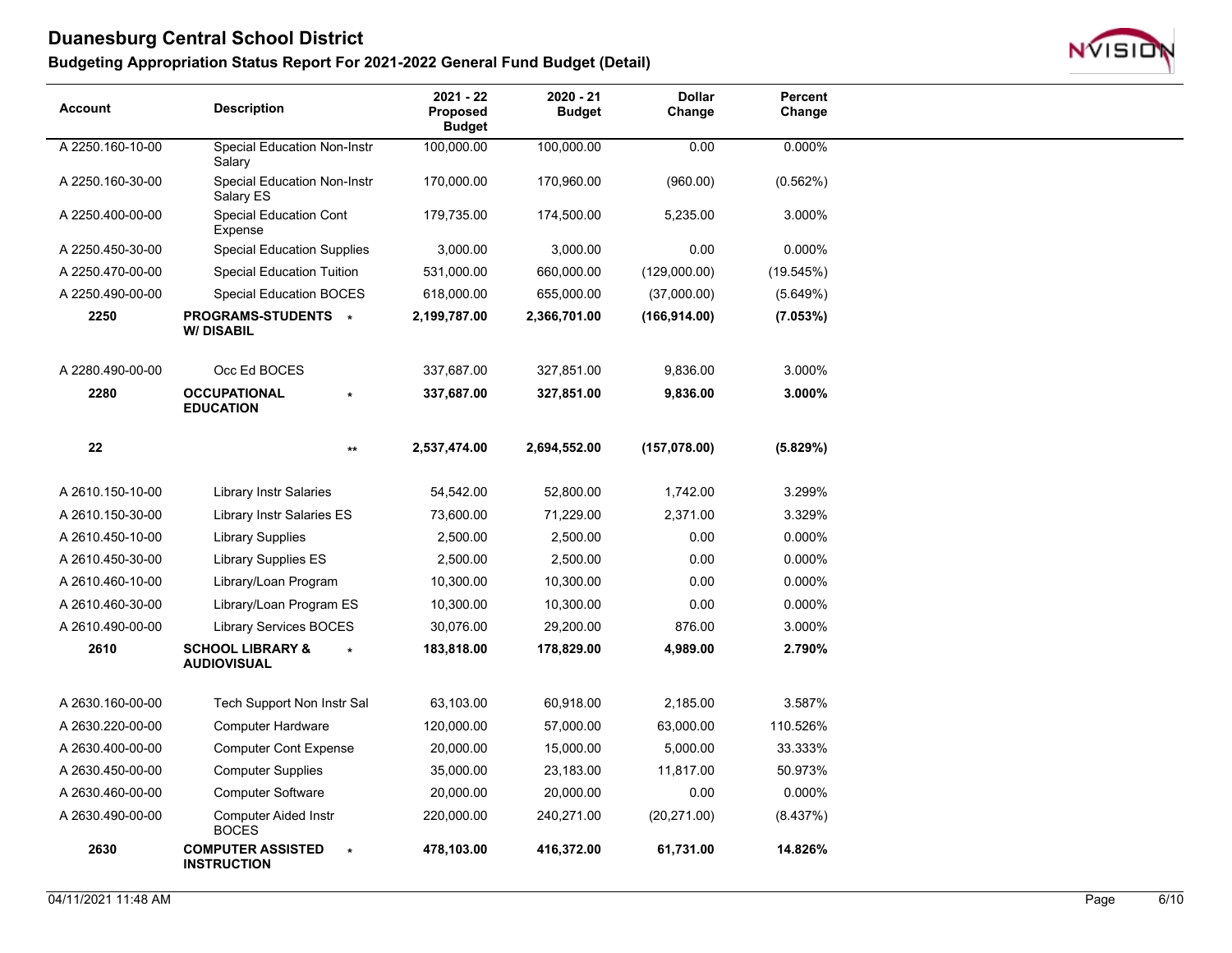

| <b>Account</b>      | <b>Description</b>                                          | 2021 - 22<br>Proposed<br><b>Budget</b> | 2020 - 21<br><b>Budget</b> | <b>Dollar</b><br>Change | Percent<br>Change |      |                |
|---------------------|-------------------------------------------------------------|----------------------------------------|----------------------------|-------------------------|-------------------|------|----------------|
| 26                  | $\star\star$                                                | 661,921.00                             | 595,201.00                 | 66,720.00               | 11.210%           |      |                |
|                     |                                                             |                                        |                            |                         |                   |      |                |
| A 2810.150-10-00    | <b>Guidance Instr Salaries</b>                              | 115,100.00                             | 108,707.00                 | 6,393.00                | 5.881%            |      |                |
| A 2810.160-10-00    | <b>Guidance Non-Instr</b><br>Salaries                       | 31,200.00                              | 27,144.00                  | 4,056.00                | 14.943%           |      |                |
| A 2810.450-00-00    | <b>Guidance Supplies</b>                                    | 2,500.00                               | 2,500.00                   | 0.00                    | 0.000%            |      |                |
| A 2810.490-00-00    | Guidance BOCES                                              | 3,560.00                               | 3,456.00                   | 104.00                  | 3.009%            |      |                |
| 2810                | <b>GUIDANCE-REGULAR</b><br><b>SCHOOL</b>                    | 152,360.00                             | 141,807.00                 | 10,553.00               | 7.442%            |      |                |
| A 2815.160-10-00    | <b>Health Non-Instr Salaries</b>                            | 45,000.00                              | 45,000.00                  | 0.00                    | 0.000%            |      |                |
| A 2815.160-30-00    | <b>Health Non-Instr Salaries</b><br>ES                      | 46,000.00                              | 45,920.00                  | 80.00                   | 0.174%            |      |                |
| A 2815.400-10-00    | <b>Health Cont Expense</b>                                  | 13,500.00                              | 12,875.00                  | 625.00                  | 4.854%            |      |                |
| A 2815.400-30-00    | Health Cont Expense ES                                      | 13,500.00                              | 12,875.00                  | 625.00                  | 4.854%            |      |                |
| A 2815.450-10-00    | <b>Health Supplies</b>                                      | 2,500.00                               | 2,000.00                   | 500.00                  | 25.000%           |      |                |
| A 2815.450-30-00    | <b>Health Supplies ES</b>                                   | 2,500.00                               | 1,500.00                   | 1,000.00                | 66.667%           |      |                |
| 2815                | <b>HEALTH SERVICES-</b><br>$\star$<br><b>REGULAR SCHOOL</b> | 123,000.00                             | 120,170.00                 | 2,830.00                | 2.355%            |      |                |
| A 2820.150-00-00    | <b>Psych Instr Salaries</b>                                 | 62,800.00                              | 59,012.00                  | 3,788.00                | 6.419%            |      |                |
| A 2820.400-00-00    | Psych Cont Expense                                          | 500.00                                 | 500.00                     | 0.00                    | 0.000%            |      |                |
| A 2820.450-00-00    | <b>Psych Supplies/Testing</b><br><b>Materials</b>           | 600.00                                 | 600.00                     | 0.00                    | 0.000%            |      |                |
| A 2820.490-00-00    | Psych. BOCES                                                | 45,980.00                              | 44,000.00                  | 1,980.00                | 4.500%            |      |                |
| 2820                | <b>PSYCHOLOGICAL SRVC- *</b><br><b>REG SCHOOL</b>           | 109,880.00                             | 104,112.00                 | 5,768.00                | 5.540%            |      |                |
| A 2825.150-10-00    | Social Work Instr Salaries                                  | 65,663.00                              | 62,260.00                  | 3,403.00                | 5.466%            |      |                |
| A 2825.150-30-00    | Social Work Instr Salaries<br>ES                            | 83,260.00                              | 80,600.00                  | 2,660.00                | 3.300%            |      |                |
| A 2825.450-00-00    | Social Work Materials &<br>Supplies                         | 500.00                                 | 500.00                     | 0.00                    | 0.000%            |      |                |
| 2825                | <b>SOCIAL WORK SRVC-</b><br>$\star$<br><b>REG SCHOOL</b>    | 149,423.00                             | 143,360.00                 | 6,063.00                | 4.229%            |      |                |
| A 2850.150-00-00    | <b>Co-Curr Instr Salaries</b>                               | 72,319.00                              | 72,319.00                  | 0.00                    | 0.000%            |      |                |
| A 2850.160-00-00    | Co-Curr Non-Instr Salaries                                  | 0.00                                   | 500.00                     | (500.00)                | $(100.000\%)$     |      |                |
| 04/11/2021 11:48 AM |                                                             |                                        |                            |                         |                   | Page | $\frac{7}{10}$ |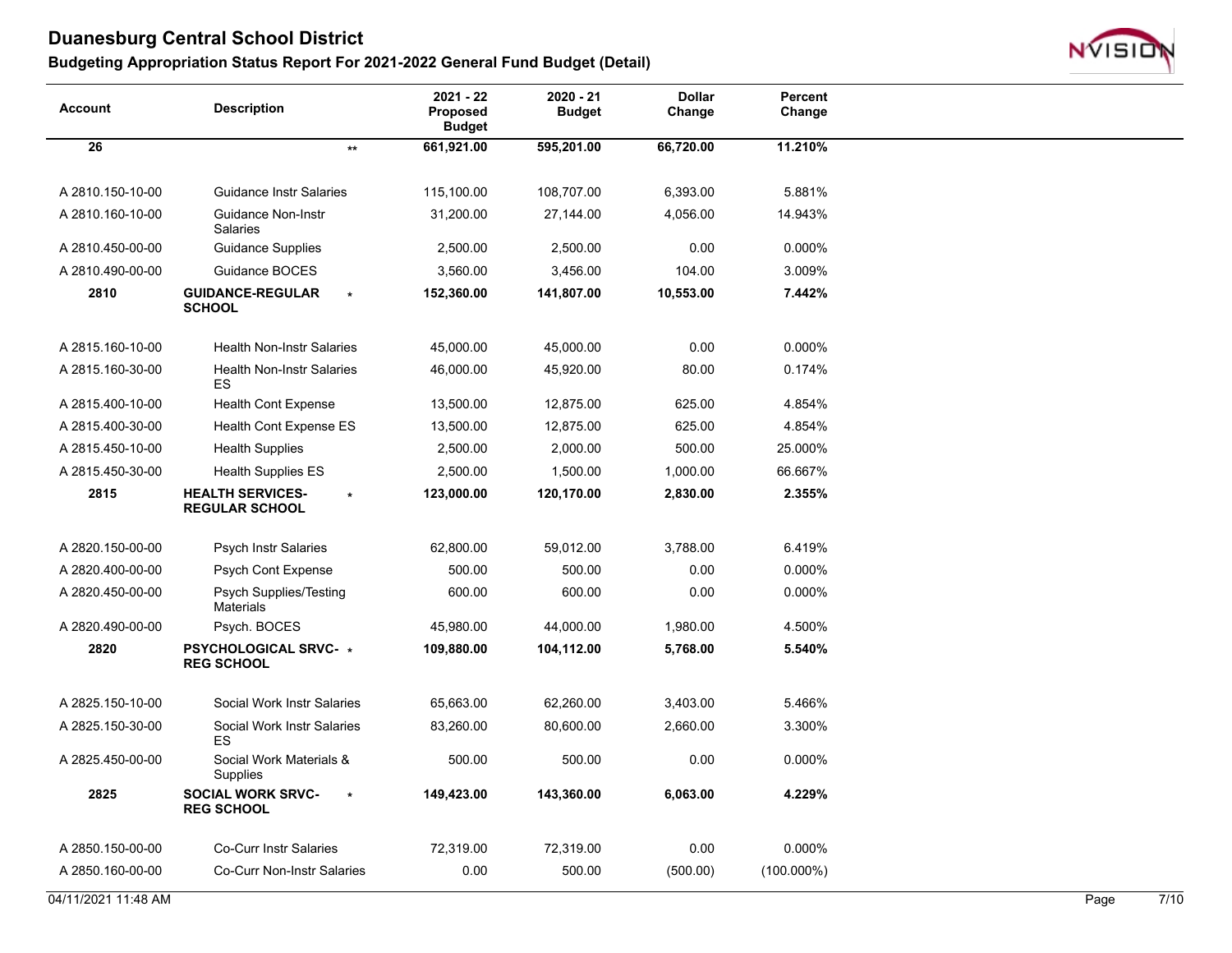

| Account             | <b>Description</b>                               | 2021 - 22<br>Proposed<br><b>Budget</b> | $2020 - 21$<br><b>Budget</b> | <b>Dollar</b><br>Change | Percent<br>Change |      |      |
|---------------------|--------------------------------------------------|----------------------------------------|------------------------------|-------------------------|-------------------|------|------|
| 2850                | <b>CO-CURRICULAR ACTIV- *</b><br><b>REG SCHL</b> | 72,319.00                              | 72,819.00                    | (500.00)                | (0.687%)          |      |      |
| A 2855.150-10-00    | <b>Athletics Instr Salaries</b>                  | 76,632.00                              | 74,400.00                    | 2,232.00                | 3.000%            |      |      |
| A 2855.160-10-00    | <b>Athletics Non-Instr Salaries</b>              | 32,548.00                              | 31,600.00                    | 948.00                  | 3.000%            |      |      |
| A 2855.200-10-00    | <b>Athletics Equipment</b>                       | 35,000.00                              | 35,000.00                    | 0.00                    | 0.000%            |      |      |
| A 2855.400-10-00    | <b>Athletics Cont Expense</b>                    | 40,000.00                              | 40,000.00                    | 0.00                    | 0.000%            |      |      |
| A 2855.401-10-00    | Athletics Officials - Football                   | 0.00                                   | 3,000.00                     | (3,000.00)              | $(100.000\%)$     |      |      |
| A 2855.402-10-00    | <b>Athletics Officials</b>                       | 32,000.00                              | 29,000.00                    | 3,000.00                | 10.345%           |      |      |
| A 2855.450-10-00    | <b>Athletics Supplies</b>                        | 47,000.00                              | 35,000.00                    | 12,000.00               | 34.286%           |      |      |
| A 2855.451-00-00    | <b>Athletics Uniforms</b>                        | 15,000.00                              | 15,000.00                    | 0.00                    | 0.000%            |      |      |
| A 2855.451-10-00    | Athletics Supplies - Football                    | 0.00                                   | 12,000.00                    | (12,000.00)             | $(100.000\%)$     |      |      |
| 2855                | <b>INTERSCHOL ATHLETICS *</b><br>-REG SCHL       | 278,180.00                             | 275,000.00                   | 3,180.00                | 1.156%            |      |      |
| 28                  | $***$                                            | 885,162.00                             | 857,268.00                   | 27,894.00               | 3.254%            |      |      |
| $\mathbf{2}$        | $***$                                            | 8,868,165.00                           | 8,879,194.00                 | (11, 029.00)            | (0.124%)          |      |      |
| A 5510.150-40-00    | <b>Trans. Director Salaries</b>                  | 15,000.00                              | 15,000.00                    | 0.00                    | 0.000%            |      |      |
| A 5510.160-40-00    | <b>Trans Non-Instr Salaries</b>                  | 604,714.00                             | 587,225.00                   | 17,489.00               | 2.978%            |      |      |
| A 5510.161-40-00    | Trans Non-Instr Salaries -<br>Subs               | 40,500.00                              | 40,500.00                    | 0.00                    | 0.000%            |      |      |
| A 5510.162-40-00    | <b>Trans Field/Sports Trips</b>                  | 48,000.00                              | 48,000.00                    | 0.00                    | 0.000%            |      |      |
| A 5510.163-40-00    | <b>Trans Supervisor Salaries</b>                 | 68,000.00                              | 70,000.00                    | (2,000.00)              | (2.857%)          |      |      |
| A 5510.400-40-00    | <b>Trans Cont Expense</b>                        | 75,000.00                              | 75,000.00                    | 0.00                    | 0.000%            |      |      |
| A 5510.450-40-00    | <b>Trans Supplies</b>                            | 78,000.00                              | 78,000.00                    | 0.00                    | 0.000%            |      |      |
| A 5510.451-40-00    | <b>Trans Gasoline</b>                            | 60,000.00                              | 50,000.00                    | 10,000.00               | 20.000%           |      |      |
| A 5510.452-40-00    | <b>Trans Tires</b>                               | 6,000.00                               | 8,000.00                     | (2,000.00)              | $(25.000\%)$      |      |      |
| A 5510.453-40-00    | Trans Oil & Antifreeze                           | 4,000.00                               | 5,000.00                     | (1,000.00)              | $(20.000\%)$      |      |      |
| A 5510.454-40-00    | <b>Trans Diesel Fuel</b>                         | 0.00                                   | 30,000.00                    | (30,000.00)             | $(100.000\%)$     |      |      |
| A 5510.455-40-00    | <b>Trans Propane</b>                             | 46,000.00                              | 46,000.00                    | 0.00                    | 0.000%            |      |      |
| 5510                | <b>DISTRICT</b><br><b>TRANSPORTATION</b>         | 1,045,214.00                           | 1,052,725.00                 | (7, 511.00)             | (0.713%)          |      |      |
| A 5530.400-40-00    | <b>Bus Garage Cont Expense</b>                   | 30,000.00                              | 26,000.00                    | 4,000.00                | 15.385%           |      |      |
| 04/11/2021 11:48 AM |                                                  |                                        |                              |                         |                   | Page | 8/10 |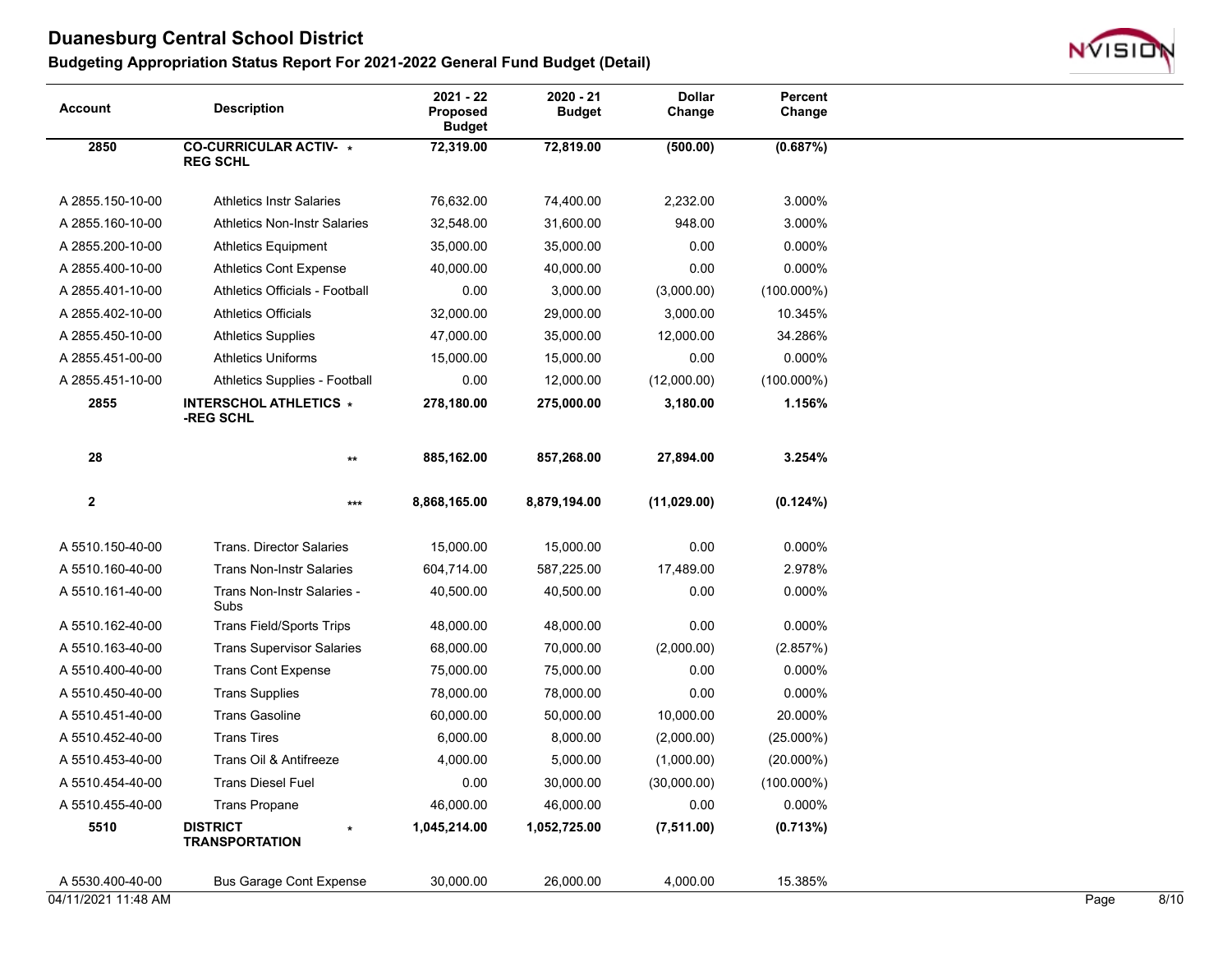

| Account             | <b>Description</b>                    | $2021 - 22$<br>Proposed<br><b>Budget</b> | 2020 - 21<br><b>Budget</b> | <b>Dollar</b><br>Change | Percent<br>Change |      |      |
|---------------------|---------------------------------------|------------------------------------------|----------------------------|-------------------------|-------------------|------|------|
| A 5530.422-40-00    | <b>Bus Garage Sewer</b>               | 10,000.00                                | 10,000.00                  | 0.00                    | 0.000%            |      |      |
| A 5530.430-40-00    | <b>Bus Garage Fuel Oil</b>            | 12,000.00                                | 12,000.00                  | 0.00                    | 0.000%            |      |      |
| A 5530.431-40-00    | <b>Bus Garage Electric</b>            | 8,000.00                                 | 8,000.00                   | 0.00                    | 0.000%            |      |      |
| A 5530.450-40-00    | <b>Bus Garage Supplies</b>            | 3,000.00                                 | 3,000.00                   | 0.00                    | 0.000%            |      |      |
| 5530                | <b>GARAGE BUILDING</b>                | 63,000.00<br>$\star$                     | 59,000.00                  | 4,000.00                | 6.780%            |      |      |
| 55                  |                                       | 1,108,214.00<br>$\star\star$             | 1,111,725.00               | (3,511.00)              | (0.316%)          |      |      |
| 5                   |                                       | 1,108,214.00<br>$***$                    | 1,111,725.00               | (3,511.00)              | (0.316%)          |      |      |
| A 9010.800-00-00    | <b>Employees Retirement</b><br>System | 280,000.00                               | 250,000.00                 | 30,000.00               | 12.000%           |      |      |
| 9010                |                                       | 280,000.00                               | 250,000.00                 | 30,000.00               | 12.000%           |      |      |
| A 9020.800-00-00    | NYS Teacher Retirement<br>System      | 535,000.00                               | 551,250.00                 | (16, 250.00)            | (2.948%)          |      |      |
| 9020                |                                       | 535,000.00                               | 551,250.00                 | (16, 250.00)            | (2.948%)          |      |      |
| A 9030.800-00-00    | Social Security                       | 525,000.00                               | 525,000.00                 | 0.00                    | 0.000%            |      |      |
| 9030                |                                       | 525,000.00                               | 525,000.00                 | 0.00                    | $0.000\%$         |      |      |
| A 9040.800-00-00    | <b>Workers Compensation</b>           | 45,000.00                                | 60,000.00                  | (15,000.00)             | $(25.000\%)$      |      |      |
| 9040                |                                       | 45,000.00                                | 60,000.00                  | (15,000.00)             | $(25.000\%)$      |      |      |
| A 9050.800-00-00    | Unemployment Insurance                | 25,000.00                                | 20,000.00                  | 5,000.00                | 25.000%           |      |      |
| 9050                |                                       | 25,000.00                                | 20,000.00                  | 5,000.00                | 25.000%           |      |      |
| A 9060.150-00-00    | Health Insurance Buy Back             | 42,000.00                                | 42,000.00                  | 0.00                    | 0.000%            |      |      |
| A 9060.800-00-00    | Health Insurance                      | 2,089,243.00                             | 1,963,545.00               | 125,698.00              | 6.402%            |      |      |
| A 9060.801-00-00    | Dental Insurance                      | 42,000.00                                | 42,000.00                  | 0.00                    | 0.000%            |      |      |
| A 9060.804-00-00    | Flexible Benefits Plan                | 2,000.00                                 | 1,000.00                   | 1,000.00                | 100.000%          |      |      |
| 9060                |                                       | 2,175,243.00<br>$\star$                  | 2,048,545.00               | 126,698.00              | 6.185%            |      |      |
| A 9070.800-00-00    | Disability Insurance-                 | 5,000.00                                 | 5,000.00                   | 0.00                    | 0.000%            |      |      |
| 04/11/2021 11:48 AM |                                       |                                          |                            |                         |                   | Page | 9/10 |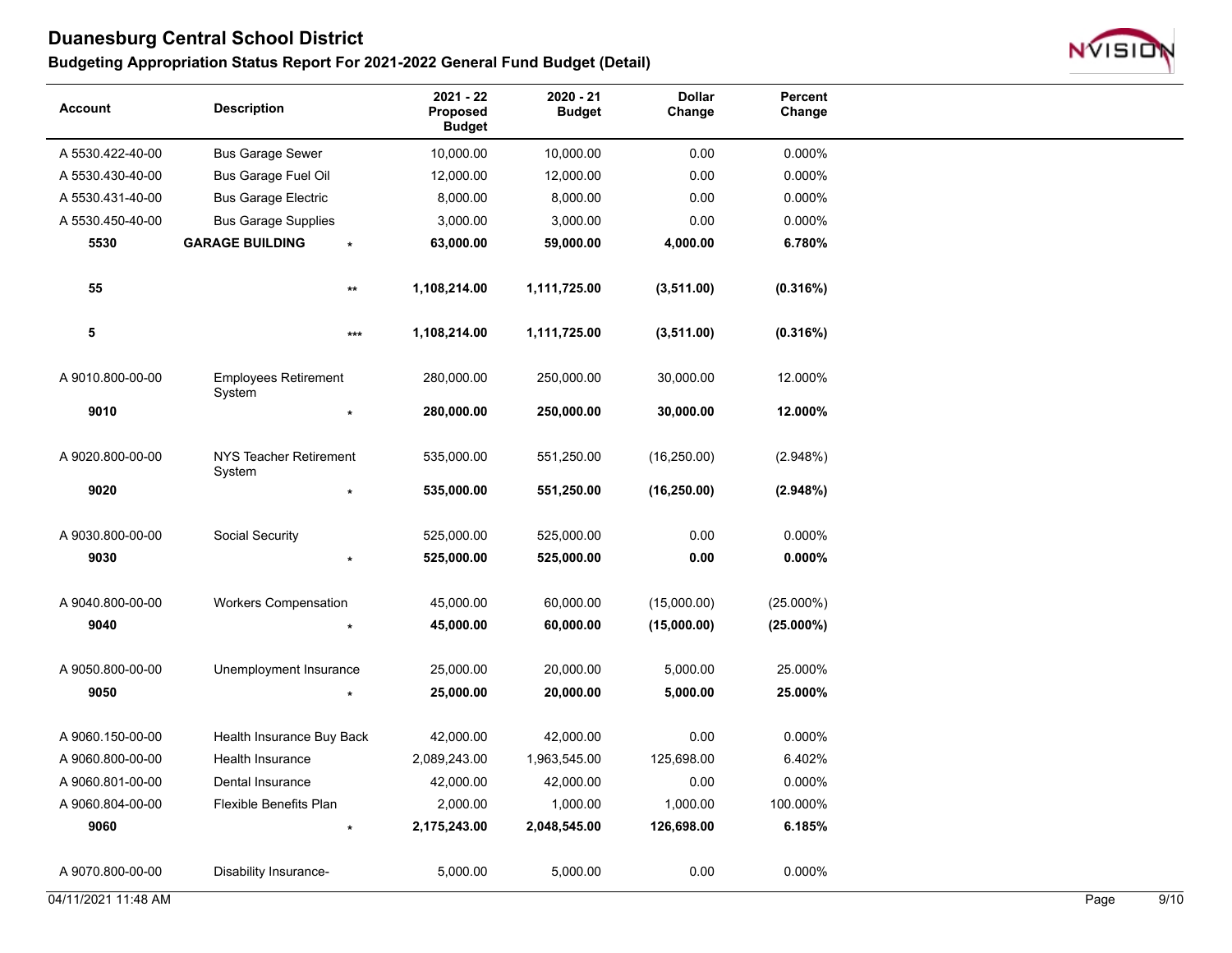

| <b>Account</b>   | <b>Description</b>                           |                   | $2021 - 22$<br>Proposed<br><b>Budget</b> | $2020 - 21$<br><b>Budget</b> | <b>Dollar</b><br>Change | Percent<br>Change |  |
|------------------|----------------------------------------------|-------------------|------------------------------------------|------------------------------|-------------------------|-------------------|--|
|                  | Administration                               |                   |                                          |                              |                         |                   |  |
| 9070             | <b>UNION WELFARE</b><br><b>BENEFITS</b>      | $\star$           | 5,000.00                                 | 5,000.00                     | 0.00                    | $0.000\%$         |  |
| A 9089.800-00-00 | <b>OTHER BENEFITS -</b><br>RETIREMENT PAYOUT |                   |                                          |                              | 0.00                    | < N/A >           |  |
| 9089             | <b>OTHER</b>                                 | $\star$           | 0.00                                     | 0.00                         | 0.00                    | < N/A >           |  |
| 90               | <b>EMPLOYEE BENEFITS</b>                     | $***$             | 3,590,243.00                             | 3,459,795.00                 | 130,448.00              | 3.770%            |  |
| A 9711.600-00-00 | <b>Bond Principal -</b><br>Construction      |                   | 1,070,000.00                             | 1,035,000.00                 | 35,000.00               | 3.382%            |  |
| A 9711.700-00-00 | Bond Interest -<br>Construction              |                   | 583,638.00                               | 624,488.00                   | (40, 850.00)            | (6.541%)          |  |
| 9711             |                                              | $\star$           | 1,653,638.00                             | 1,659,488.00                 | (5,850.00)              | (0.353%)          |  |
| A 9722.600-00-00 | Bond Principal - Bus<br>Purchase             |                   | 251,000.00                               | 226,000.00                   | 25,000.00               | 11.062%           |  |
| A 9722.700-00-00 | Bond Interest - Bus<br>Purchase              |                   | 21,723.00                                | 18,000.00                    | 3,723.00                | 20.683%           |  |
| 9722             |                                              | $\star$           | 272,723.00                               | 244,000.00                   | 28,723.00               | 11.772%           |  |
| 97               |                                              | $***$             | 1,926,361.00                             | 1,903,488.00                 | 22,873.00               | 1.202%            |  |
| A 9901.930-00-00 | Transfer To Lunch Fund                       |                   | 30,000.00                                | 25,000.00                    | 5,000.00                | 20.000%           |  |
| A 9901.950-00-00 | Transfer To Special Aid<br>Fund              |                   | 25,000.00                                | 25,000.00                    | 0.00                    | 0.000%            |  |
| 9901             | <b>INTERFUND TRANSFERS *</b>                 |                   | 55,000.00                                | 50,000.00                    | 5,000.00                | 10.000%           |  |
| 99               |                                              | $***$             | 55,000.00                                | 50,000.00                    | 5,000.00                | 10.000%           |  |
| 9                |                                              | $\star\star\star$ | 5,571,604.00                             | 5,413,283.00                 | 158,321.00              | 2.925%            |  |
|                  | <b>Grand Totals:</b>                         |                   | 17,885,000.00                            | 17,565,000.00                | 320,000.00              | 1.822%            |  |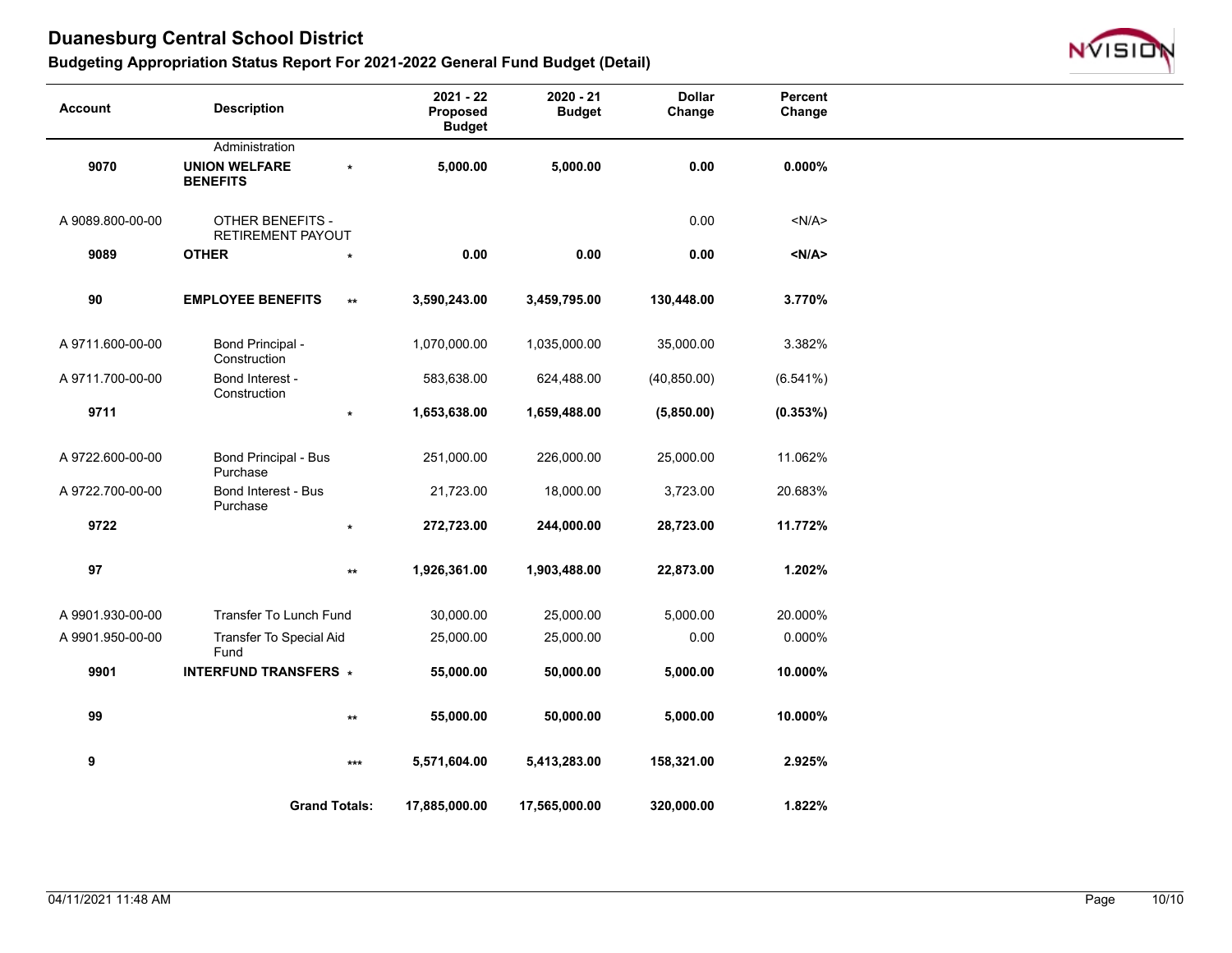

| <b>Administrative Components</b><br>0.00<br>0.000%<br>A 1010.400-50-00<br><b>BOE Contr Expense</b><br>8,600.00<br>8,600.00<br>8,700.00<br>0.00<br>1,000.00<br>1,000.00<br>0.000%<br>1,000.00<br>A 1010.450-50-00<br><b>BOE Supplies</b><br>0.00<br>0.000%<br>A 1010.451-50-00<br><b>BOE Postage</b><br>14,200.00<br>14,200.00<br>14,200.00<br>A 1010.490-50-00<br><b>BOE BOCES Services</b><br>13,500.00<br>0.00<br>0.000%<br>4,500.00<br>13,500.00<br>1010<br><b>BOARD OF EDUCATION *</b><br>37,300.00<br>37,300.00<br>0.00<br>$0.000\%$<br>28,400.00<br>0.00<br>A 1040.400-50-00<br><b>Clerk Cont Expense</b><br>500.00<br>500.00<br>0.000%<br>500.00<br>250.00<br>250.00<br>0.00<br>0.000%<br>250.00<br>A 1040.450-50-00<br><b>Clerk Supplies</b><br>0.00<br>750.00<br>1040<br><b>DISTRICT CLERK</b><br>750.00<br>750.00<br>$0.000\%$<br>400.00<br>400.00<br>0.00<br>0.000%<br>400.00<br>A 1060.400-50-00<br>Dist Mtg Cont Expense<br>100.00<br>0.00<br>0.000%<br>100.00<br>A 1060.450-50-00<br>Dist Mtg Supplies<br>100.00<br>500.00<br>$0.000\%$<br>1060<br><b>DISTRICT MEETING</b><br>500.00<br>0.00<br>500.00<br>$\star$<br>$10$<br>0.00<br>$0.000\%$<br>38,550.00<br>38,550.00<br>29,650.00<br>$^{\star\star}$<br><b>CSA Instructional Salary</b><br>0.00<br>0.000%<br>A 1240.150-20-00<br>145,000.00<br>145,000.00<br>141,000.00<br>1,375.00<br>3.116%<br>A 1240.160-20-00<br><b>CSA Non-Instructional</b><br>45,500.00<br>44,125.00<br>42,225.00<br>Salary<br>A 1240.400-20-00<br>6,000.00<br>6,000.00<br>0.00<br>0.000%<br>6,000.00<br><b>CSA Cont Expense</b><br>400.00<br>100.00<br>25.000%<br>400.00<br>A 1240.450-20-00<br><b>CSA Supplies</b><br>500.00<br><b>CHIEF SCHOOL</b><br>1240<br>197,000.00<br>195,525.00<br>1,475.00<br>0.754%<br>189,625.00<br>$\star$<br><b>ADMINISTRATOR</b><br>12<br>197,000.00<br>195,525.00<br>1,475.00<br>0.754%<br>189,625.00<br>$\star\star$<br>A 1310.150-20-00<br><b>Bus Adm Instructional</b><br>109,180.00<br>106,000.00<br>3,180.00<br>3.000%<br>99,000.00<br>Salary<br>3.000%<br>A 1310.160-20-00<br>Bus Adm Non-Instr Salary<br>107,949.00<br>104,805.00<br>3,144.00<br>100,774.00<br>64,000.00<br>66,000.00<br>(2,000.00)<br>$(3.030\%)$<br>66,368.00<br>A 1310.400-20-00<br><b>Bus Adm Cont Expense</b><br>0.000%<br>A 1310.450-20-00<br><b>Bus Adm Supplies</b><br>3,500.00<br>3,500.00<br>0.00<br>3,500.00<br>A 1310.490-20-00<br><b>Bus Adm BOCES Services</b><br>35,020.00<br>34,000.00<br>1,020.00<br>3.000%<br>8,000.00 | <b>Account</b> | <b>Description</b> | $2021 - 22$<br>Proposed<br><b>Budget</b> | $2020 - 21$<br><b>Budget</b> | <b>Dollar</b><br>Change | Percent<br>Change | $2019 - 20$<br><b>Budget</b> |  |
|-------------------------------------------------------------------------------------------------------------------------------------------------------------------------------------------------------------------------------------------------------------------------------------------------------------------------------------------------------------------------------------------------------------------------------------------------------------------------------------------------------------------------------------------------------------------------------------------------------------------------------------------------------------------------------------------------------------------------------------------------------------------------------------------------------------------------------------------------------------------------------------------------------------------------------------------------------------------------------------------------------------------------------------------------------------------------------------------------------------------------------------------------------------------------------------------------------------------------------------------------------------------------------------------------------------------------------------------------------------------------------------------------------------------------------------------------------------------------------------------------------------------------------------------------------------------------------------------------------------------------------------------------------------------------------------------------------------------------------------------------------------------------------------------------------------------------------------------------------------------------------------------------------------------------------------------------------------------------------------------------------------------------------------------------------------------------------------------------------------------------------------------------------------------------------------------------------------------------------------------------------------------------------------------------------------------------------------------------------------------------------------------------------------------------------------------------------------------------------------------|----------------|--------------------|------------------------------------------|------------------------------|-------------------------|-------------------|------------------------------|--|
|                                                                                                                                                                                                                                                                                                                                                                                                                                                                                                                                                                                                                                                                                                                                                                                                                                                                                                                                                                                                                                                                                                                                                                                                                                                                                                                                                                                                                                                                                                                                                                                                                                                                                                                                                                                                                                                                                                                                                                                                                                                                                                                                                                                                                                                                                                                                                                                                                                                                                           |                |                    |                                          |                              |                         |                   |                              |  |
|                                                                                                                                                                                                                                                                                                                                                                                                                                                                                                                                                                                                                                                                                                                                                                                                                                                                                                                                                                                                                                                                                                                                                                                                                                                                                                                                                                                                                                                                                                                                                                                                                                                                                                                                                                                                                                                                                                                                                                                                                                                                                                                                                                                                                                                                                                                                                                                                                                                                                           |                |                    |                                          |                              |                         |                   |                              |  |
|                                                                                                                                                                                                                                                                                                                                                                                                                                                                                                                                                                                                                                                                                                                                                                                                                                                                                                                                                                                                                                                                                                                                                                                                                                                                                                                                                                                                                                                                                                                                                                                                                                                                                                                                                                                                                                                                                                                                                                                                                                                                                                                                                                                                                                                                                                                                                                                                                                                                                           |                |                    |                                          |                              |                         |                   |                              |  |
|                                                                                                                                                                                                                                                                                                                                                                                                                                                                                                                                                                                                                                                                                                                                                                                                                                                                                                                                                                                                                                                                                                                                                                                                                                                                                                                                                                                                                                                                                                                                                                                                                                                                                                                                                                                                                                                                                                                                                                                                                                                                                                                                                                                                                                                                                                                                                                                                                                                                                           |                |                    |                                          |                              |                         |                   |                              |  |
|                                                                                                                                                                                                                                                                                                                                                                                                                                                                                                                                                                                                                                                                                                                                                                                                                                                                                                                                                                                                                                                                                                                                                                                                                                                                                                                                                                                                                                                                                                                                                                                                                                                                                                                                                                                                                                                                                                                                                                                                                                                                                                                                                                                                                                                                                                                                                                                                                                                                                           |                |                    |                                          |                              |                         |                   |                              |  |
|                                                                                                                                                                                                                                                                                                                                                                                                                                                                                                                                                                                                                                                                                                                                                                                                                                                                                                                                                                                                                                                                                                                                                                                                                                                                                                                                                                                                                                                                                                                                                                                                                                                                                                                                                                                                                                                                                                                                                                                                                                                                                                                                                                                                                                                                                                                                                                                                                                                                                           |                |                    |                                          |                              |                         |                   |                              |  |
|                                                                                                                                                                                                                                                                                                                                                                                                                                                                                                                                                                                                                                                                                                                                                                                                                                                                                                                                                                                                                                                                                                                                                                                                                                                                                                                                                                                                                                                                                                                                                                                                                                                                                                                                                                                                                                                                                                                                                                                                                                                                                                                                                                                                                                                                                                                                                                                                                                                                                           |                |                    |                                          |                              |                         |                   |                              |  |
|                                                                                                                                                                                                                                                                                                                                                                                                                                                                                                                                                                                                                                                                                                                                                                                                                                                                                                                                                                                                                                                                                                                                                                                                                                                                                                                                                                                                                                                                                                                                                                                                                                                                                                                                                                                                                                                                                                                                                                                                                                                                                                                                                                                                                                                                                                                                                                                                                                                                                           |                |                    |                                          |                              |                         |                   |                              |  |
|                                                                                                                                                                                                                                                                                                                                                                                                                                                                                                                                                                                                                                                                                                                                                                                                                                                                                                                                                                                                                                                                                                                                                                                                                                                                                                                                                                                                                                                                                                                                                                                                                                                                                                                                                                                                                                                                                                                                                                                                                                                                                                                                                                                                                                                                                                                                                                                                                                                                                           |                |                    |                                          |                              |                         |                   |                              |  |
|                                                                                                                                                                                                                                                                                                                                                                                                                                                                                                                                                                                                                                                                                                                                                                                                                                                                                                                                                                                                                                                                                                                                                                                                                                                                                                                                                                                                                                                                                                                                                                                                                                                                                                                                                                                                                                                                                                                                                                                                                                                                                                                                                                                                                                                                                                                                                                                                                                                                                           |                |                    |                                          |                              |                         |                   |                              |  |
|                                                                                                                                                                                                                                                                                                                                                                                                                                                                                                                                                                                                                                                                                                                                                                                                                                                                                                                                                                                                                                                                                                                                                                                                                                                                                                                                                                                                                                                                                                                                                                                                                                                                                                                                                                                                                                                                                                                                                                                                                                                                                                                                                                                                                                                                                                                                                                                                                                                                                           |                |                    |                                          |                              |                         |                   |                              |  |
|                                                                                                                                                                                                                                                                                                                                                                                                                                                                                                                                                                                                                                                                                                                                                                                                                                                                                                                                                                                                                                                                                                                                                                                                                                                                                                                                                                                                                                                                                                                                                                                                                                                                                                                                                                                                                                                                                                                                                                                                                                                                                                                                                                                                                                                                                                                                                                                                                                                                                           |                |                    |                                          |                              |                         |                   |                              |  |
|                                                                                                                                                                                                                                                                                                                                                                                                                                                                                                                                                                                                                                                                                                                                                                                                                                                                                                                                                                                                                                                                                                                                                                                                                                                                                                                                                                                                                                                                                                                                                                                                                                                                                                                                                                                                                                                                                                                                                                                                                                                                                                                                                                                                                                                                                                                                                                                                                                                                                           |                |                    |                                          |                              |                         |                   |                              |  |
|                                                                                                                                                                                                                                                                                                                                                                                                                                                                                                                                                                                                                                                                                                                                                                                                                                                                                                                                                                                                                                                                                                                                                                                                                                                                                                                                                                                                                                                                                                                                                                                                                                                                                                                                                                                                                                                                                                                                                                                                                                                                                                                                                                                                                                                                                                                                                                                                                                                                                           |                |                    |                                          |                              |                         |                   |                              |  |
|                                                                                                                                                                                                                                                                                                                                                                                                                                                                                                                                                                                                                                                                                                                                                                                                                                                                                                                                                                                                                                                                                                                                                                                                                                                                                                                                                                                                                                                                                                                                                                                                                                                                                                                                                                                                                                                                                                                                                                                                                                                                                                                                                                                                                                                                                                                                                                                                                                                                                           |                |                    |                                          |                              |                         |                   |                              |  |
|                                                                                                                                                                                                                                                                                                                                                                                                                                                                                                                                                                                                                                                                                                                                                                                                                                                                                                                                                                                                                                                                                                                                                                                                                                                                                                                                                                                                                                                                                                                                                                                                                                                                                                                                                                                                                                                                                                                                                                                                                                                                                                                                                                                                                                                                                                                                                                                                                                                                                           |                |                    |                                          |                              |                         |                   |                              |  |
|                                                                                                                                                                                                                                                                                                                                                                                                                                                                                                                                                                                                                                                                                                                                                                                                                                                                                                                                                                                                                                                                                                                                                                                                                                                                                                                                                                                                                                                                                                                                                                                                                                                                                                                                                                                                                                                                                                                                                                                                                                                                                                                                                                                                                                                                                                                                                                                                                                                                                           |                |                    |                                          |                              |                         |                   |                              |  |
|                                                                                                                                                                                                                                                                                                                                                                                                                                                                                                                                                                                                                                                                                                                                                                                                                                                                                                                                                                                                                                                                                                                                                                                                                                                                                                                                                                                                                                                                                                                                                                                                                                                                                                                                                                                                                                                                                                                                                                                                                                                                                                                                                                                                                                                                                                                                                                                                                                                                                           |                |                    |                                          |                              |                         |                   |                              |  |
|                                                                                                                                                                                                                                                                                                                                                                                                                                                                                                                                                                                                                                                                                                                                                                                                                                                                                                                                                                                                                                                                                                                                                                                                                                                                                                                                                                                                                                                                                                                                                                                                                                                                                                                                                                                                                                                                                                                                                                                                                                                                                                                                                                                                                                                                                                                                                                                                                                                                                           |                |                    |                                          |                              |                         |                   |                              |  |
|                                                                                                                                                                                                                                                                                                                                                                                                                                                                                                                                                                                                                                                                                                                                                                                                                                                                                                                                                                                                                                                                                                                                                                                                                                                                                                                                                                                                                                                                                                                                                                                                                                                                                                                                                                                                                                                                                                                                                                                                                                                                                                                                                                                                                                                                                                                                                                                                                                                                                           |                |                    |                                          |                              |                         |                   |                              |  |
|                                                                                                                                                                                                                                                                                                                                                                                                                                                                                                                                                                                                                                                                                                                                                                                                                                                                                                                                                                                                                                                                                                                                                                                                                                                                                                                                                                                                                                                                                                                                                                                                                                                                                                                                                                                                                                                                                                                                                                                                                                                                                                                                                                                                                                                                                                                                                                                                                                                                                           |                |                    |                                          |                              |                         |                   |                              |  |
|                                                                                                                                                                                                                                                                                                                                                                                                                                                                                                                                                                                                                                                                                                                                                                                                                                                                                                                                                                                                                                                                                                                                                                                                                                                                                                                                                                                                                                                                                                                                                                                                                                                                                                                                                                                                                                                                                                                                                                                                                                                                                                                                                                                                                                                                                                                                                                                                                                                                                           |                |                    |                                          |                              |                         |                   |                              |  |
|                                                                                                                                                                                                                                                                                                                                                                                                                                                                                                                                                                                                                                                                                                                                                                                                                                                                                                                                                                                                                                                                                                                                                                                                                                                                                                                                                                                                                                                                                                                                                                                                                                                                                                                                                                                                                                                                                                                                                                                                                                                                                                                                                                                                                                                                                                                                                                                                                                                                                           |                |                    |                                          |                              |                         |                   |                              |  |
|                                                                                                                                                                                                                                                                                                                                                                                                                                                                                                                                                                                                                                                                                                                                                                                                                                                                                                                                                                                                                                                                                                                                                                                                                                                                                                                                                                                                                                                                                                                                                                                                                                                                                                                                                                                                                                                                                                                                                                                                                                                                                                                                                                                                                                                                                                                                                                                                                                                                                           |                |                    |                                          |                              |                         |                   |                              |  |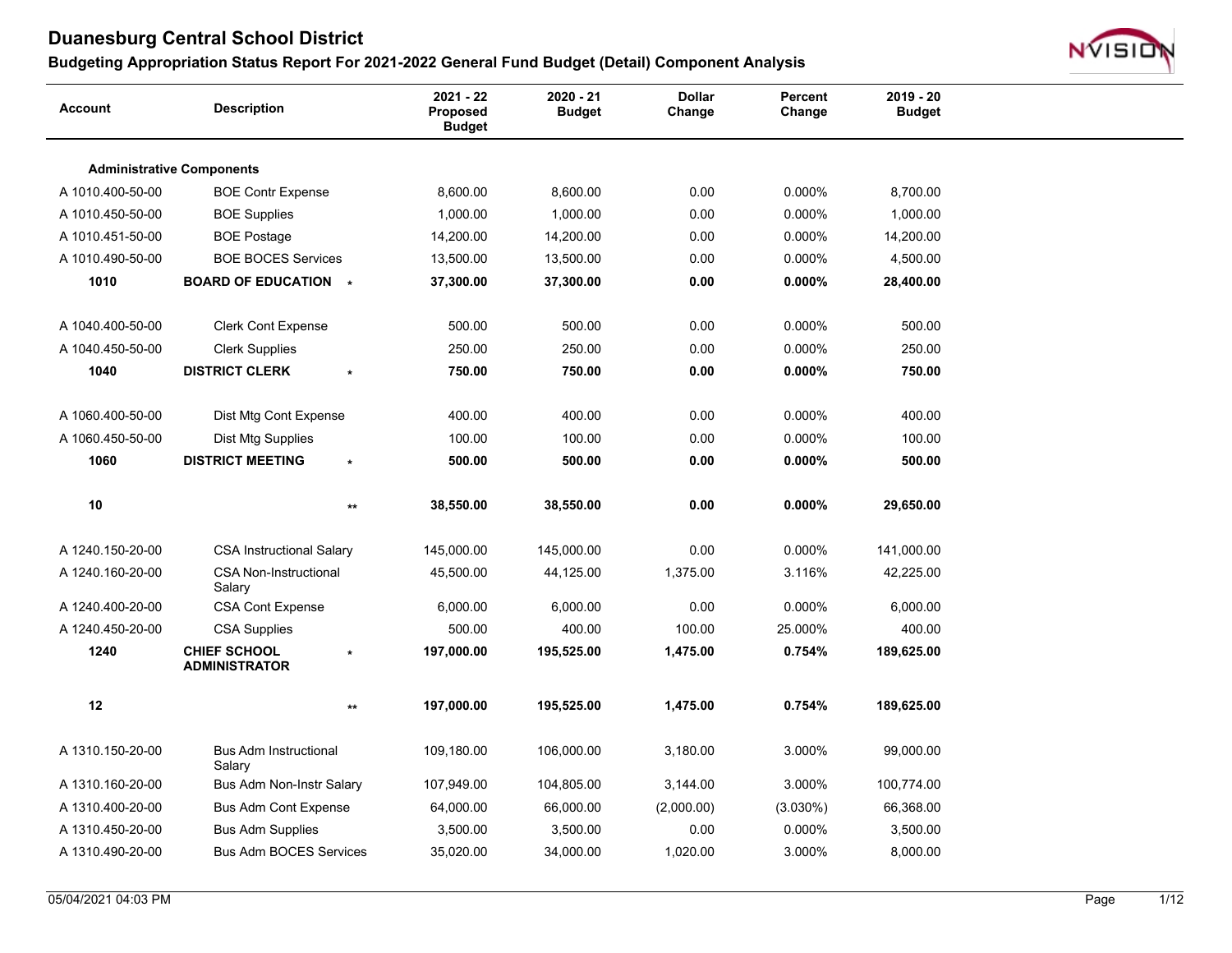

| <b>Account</b>   | <b>Description</b>                                   |                 | $2021 - 22$<br>Proposed<br><b>Budget</b> | 2020 - 21<br><b>Budget</b> | <b>Dollar</b><br>Change | Percent<br>Change | $2019 - 20$<br><b>Budget</b> |  |
|------------------|------------------------------------------------------|-----------------|------------------------------------------|----------------------------|-------------------------|-------------------|------------------------------|--|
| 1310             | <b>BUSINESS</b><br><b>ADMINISTRATION</b>             | $\star$         | 319,649.00                               | 314,305.00                 | 5,344.00                | 1.700%            | 277,642.00                   |  |
| A 1320.400-20-00 | <b>Audit Cont Expense</b>                            |                 | 25,000.00                                | 25,000.00                  | 0.00                    | 0.000%            | 25,000.00                    |  |
| 1320             | <b>AUDITING</b>                                      |                 | 25,000.00                                | 25,000.00                  | 0.00                    | $0.000\%$         | 25,000.00                    |  |
| A 1330.450-20-00 | <b>Tax Collector Supplies</b>                        |                 | 200.00                                   | 200.00                     | 0.00                    | 0.000%            | 200.00                       |  |
| 1330             | <b>TAX COLLECTOR</b>                                 |                 | 200.00                                   | 200.00                     | 0.00                    | 0.000%            | 200.00                       |  |
| A 1345.490-00-00 | Purchasing BOCES                                     |                 | 4,774.00                                 | 4,635.00                   | 139.00                  | 2.999%            | 4,635.00                     |  |
| 1345             | <b>PURCHASING</b>                                    |                 | 4,774.00                                 | 4,635.00                   | 139.00                  | 2.999%            | 4,635.00                     |  |
| A 1380.400-20-00 | <b>Fiscal Agent Fees</b>                             |                 | 7,500.00                                 | 7,400.00                   | 100.00                  | 1.351%            | 7,400.00                     |  |
| 1380             | <b>FISCAL AGENT FEE</b>                              | $\star$         | 7,500.00                                 | 7,400.00                   | 100.00                  | 1.351%            | 7,400.00                     |  |
| 13               |                                                      | $^{\star\star}$ | 357,123.00                               | 351,540.00                 | 5,583.00                | 1.588%            | 314,877.00                   |  |
| A 1420.400-00-00 | Legal Contractual Expense                            |                 | 40,000.00                                | 50,000.00                  | (10,000.00)             | $(20.000\%)$      | 50,000.00                    |  |
| 1420             | <b>LEGAL</b>                                         |                 | 40,000.00                                | 50,000.00                  | (10,000.00)             | $(20.000\%)$      | 50,000.00                    |  |
| A 1430.400-00-00 | Personnel Cont Expense                               |                 | 1,000.00                                 | 1,000.00                   | 0.00                    | 0.000%            | 1,000.00                     |  |
| A 1430.490-00-00 | Personnel BOCES                                      |                 | 40,000.00                                | 24,000.00                  | 16,000.00               | 66.667%           | 25,500.00                    |  |
| 1430             | <b>PERSONNEL</b>                                     | $\star$         | 41,000.00                                | 25,000.00                  | 16,000.00               | 64.000%           | 26,500.00                    |  |
| A 1460.400-00-00 | Records Management -<br>Contractual                  |                 | 1,000.00                                 | 1,000.00                   | 0.00                    | 0.000%            | 1,000.00                     |  |
| A 1460.450-00-00 | Records Management -<br>Materials & Suppl            |                 |                                          |                            | 0.00                    | < N/A             | 100.00                       |  |
| 1460             | <b>RECORDS</b><br><b>MANAGEMENT OFFICER</b>          |                 | 1,000.00                                 | 1,000.00                   | 0.00                    | $0.000\%$         | 1,100.00                     |  |
| A 1480.400-00-00 | Public Info Cont Expense                             |                 | 1,500.00                                 | 1,500.00                   | 0.00                    | 0.000%            | 1,500.00                     |  |
| A 1480.450-00-00 | <b>Public Info Supplies</b>                          |                 |                                          |                            | 0.00                    | < N/A >           | 100.00                       |  |
| A 1480.490-00-00 | Public Info BOCES                                    |                 | 92,617.00                                | 89,919.00                  | 2,698.00                | 3.000%            | 87,300.00                    |  |
| 1480             | <b>PUBLIC INFORMATION &amp; *</b><br><b>SERVICES</b> |                 | 94,117.00                                | 91,419.00                  | 2,698.00                | 2.951%            | 88,900.00                    |  |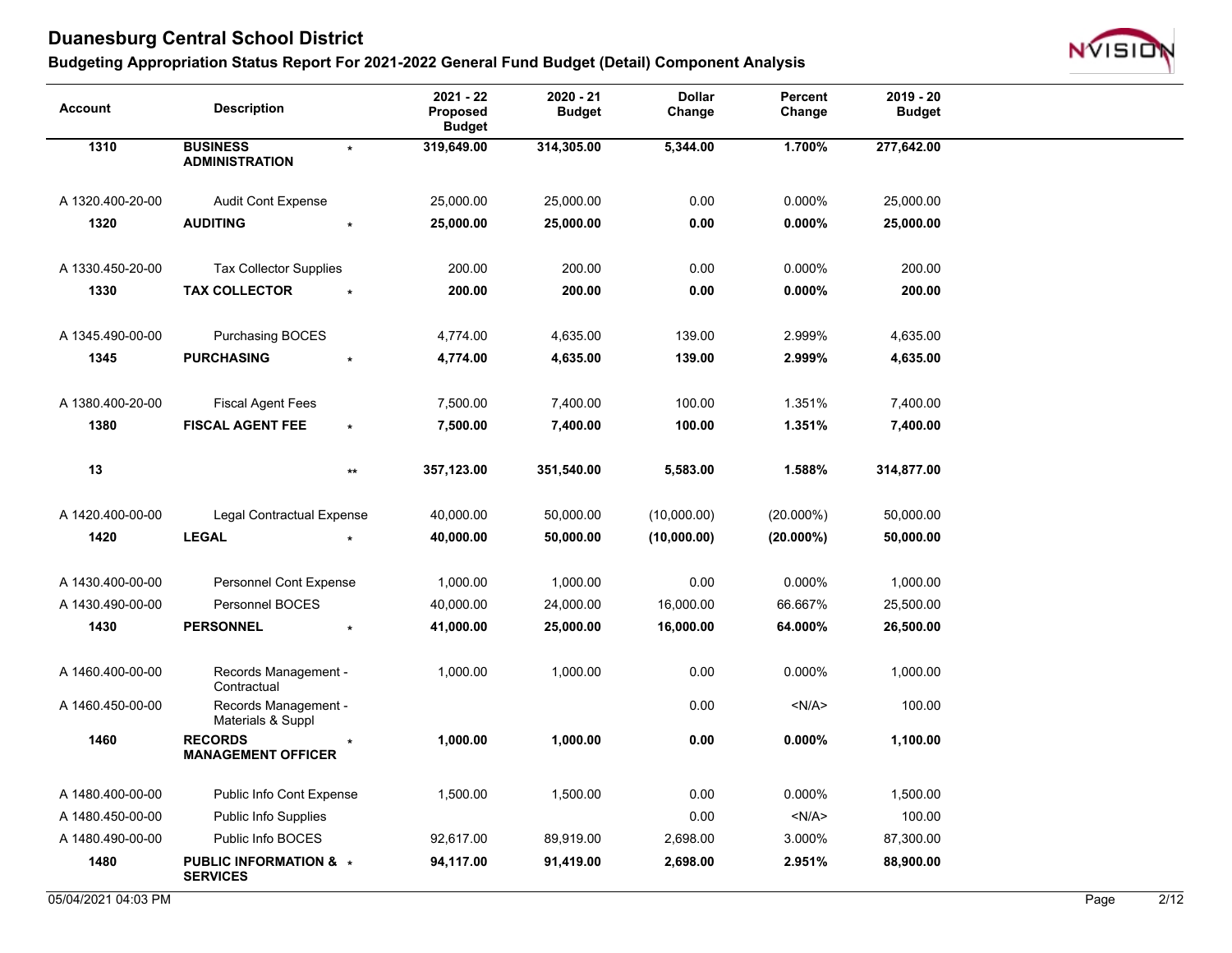

| <b>Account</b>      | <b>Description</b>                                    | 2021 - 22<br><b>Proposed</b><br><b>Budget</b> | 2020 - 21<br><b>Budget</b> | <b>Dollar</b><br>Change | Percent<br>Change | 2019 - 20<br><b>Budget</b> |      |                |
|---------------------|-------------------------------------------------------|-----------------------------------------------|----------------------------|-------------------------|-------------------|----------------------------|------|----------------|
| 14                  | $^{\star\star}$                                       | 176,117.00                                    | 167,419.00                 | 8,698.00                | 5.195%            | 166,500.00                 |      |                |
|                     |                                                       |                                               |                            |                         |                   |                            |      |                |
| A 1680.490-00-00    | Data Processing BOCES                                 | 85,000.00                                     | 39,140.00                  | 45,860.00               | 117.169%          | 38,000.00                  |      |                |
| 1680                | <b>CENTRAL DATA</b><br><b>PROCESSING</b>              | 85,000.00                                     | 39,140.00                  | 45,860.00               | 117.169%          | 38,000.00                  |      |                |
| 16                  | $^{\star\star}$                                       | 85,000.00                                     | 39,140.00                  | 45,860.00               | 117.169%          | 38,000.00                  |      |                |
| A 1910.400-00-00    | Unallocated Insurance                                 | 65,000.00                                     | 60,260.00                  | 4,740.00                | 7.866%            | 58,222.00                  |      |                |
| 1910                | <b>UNALLOCATED</b><br><b>INSURANCE</b>                | 65,000.00                                     | 60,260.00                  | 4,740.00                | 7.866%            | 58,222.00                  |      |                |
| A 1981.490-00-00    | Administrative Charge<br><b>BOCES</b>                 | 98,000.00                                     | 110,771.00                 | (12,771.00)             | (11.529%)         | 97,836.00                  |      |                |
| 1981                | <b>BOCES ADMINISTRATIVE *</b><br><b>COSTS</b>         | 98,000.00                                     | 110,771.00                 | (12,771.00)             | (11.529%)         | 97,836.00                  |      |                |
| 19                  | $^{\star\star}$                                       | 163,000.00                                    | 171,031.00                 | (8,031.00)              | (4.696%)          | 156,058.00                 |      |                |
| 1                   | $***$                                                 | 1,016,790.00                                  | 963,205.00                 | 53,585.00               | 5.563%            | 894,710.00                 |      |                |
| A 2010.150-10-00    | <b>Curr Devel Instr Salaries</b>                      | 10,000.00                                     | 4,500.00                   | 5,500.00                | 122.222%          | 4,500.00                   |      |                |
| A 2010.150-30-00    | <b>Curr Devel Instr Salaries</b><br>ES                | 10,000.00                                     | 4,500.00                   | 5,500.00                | 122.222%          | 4,500.00                   |      |                |
| 2010                | <b>CURRICULUM DEVEL &amp; *</b><br><b>SUPERVISION</b> | 20,000.00                                     | 9,000.00                   | 11,000.00               | 122.222%          | 9,000.00                   |      |                |
| A 2020.150-10-00    | <b>Admin Instr Salaries</b>                           | 162,632.00                                    | 151,628.00                 | 11,004.00               | 7.257%            | 146,500.00                 |      |                |
| A 2020.150-30-00    | <b>Admin Instr Salaries ES</b>                        | 134,833.00                                    | 124,717.00                 | 10,116.00               | 8.111%            | 120,500.00                 |      |                |
| A 2020.160-10-00    | <b>Admin Non-Instr Salaries</b>                       | 80,340.00                                     | 78,000.00                  | 2,340.00                | 3.000%            | 75,000.00                  |      |                |
| A 2020.160-30-00    | <b>Admin Non-Instr Salaries</b><br>ES                 | 64,375.00                                     | 52,000.00                  | 12,375.00               | 23.798%           | 50,000.00                  |      |                |
| A 2020.161-10-00    | <b>Admin Non-Instr Salaries</b><br>Subs               | 1,250.00                                      | 1,250.00                   | 0.00                    | 0.000%            | 1,250.00                   |      |                |
| A 2020.161-30-00    | Admin Non-Instr Salaries<br>Subs ES                   | 1,250.00                                      | 1,250.00                   | 0.00                    | 0.000%            | 1,250.00                   |      |                |
| A 2020.400-10-00    | Admin Contr Expense                                   | 2,500.00                                      | 2,500.00                   | 0.00                    | 0.000%            | 2,500.00                   |      |                |
| A 2020.400-30-00    | Admin Contr Expense ES                                | 2,500.00                                      | 2,500.00                   | 0.00                    | 0.000%            | 2,500.00                   |      |                |
| 05/04/2021 04:03 PM |                                                       |                                               |                            |                         |                   |                            | Page | $\frac{3}{12}$ |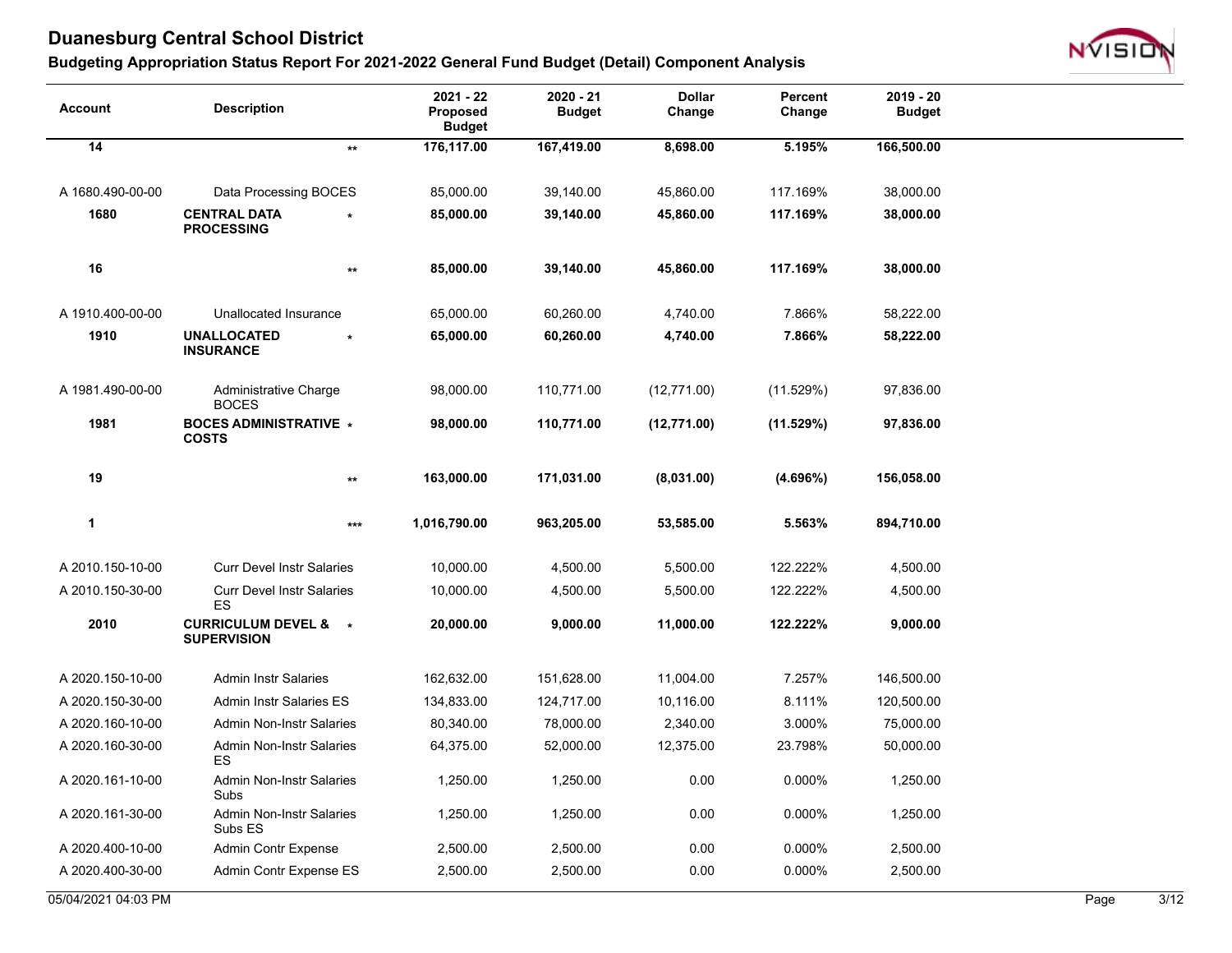

| Account                   | <b>Description</b>                                         | 2021 - 22<br><b>Proposed</b><br><b>Budget</b> | 2020 - 21<br><b>Budget</b> | <b>Dollar</b><br>Change | Percent<br>Change | $2019 - 20$<br><b>Budget</b> |      |      |
|---------------------------|------------------------------------------------------------|-----------------------------------------------|----------------------------|-------------------------|-------------------|------------------------------|------|------|
| A 2020.450-10-00          | <b>Admin Supplies</b>                                      | 1,500.00                                      | 1,500.00                   | 0.00                    | 0.000%            | 1,500.00                     |      |      |
| A 2020.450-30-00          | Admin Supplies ES                                          | 1,500.00                                      | 1,500.00                   | 0.00                    | 0.000%            | 1,500.00                     |      |      |
| 2020                      | SUPERVISION-REGULAR *<br><b>SCHOOL</b>                     | 452,680.00                                    | 416,845.00                 | 35,835.00               | 8.597%            | 402,500.00                   |      |      |
| A 2060.490-00-00          | Reg Plan BOCES                                             | 14,401.00                                     | 13,982.00                  | 419.00                  | 2.997%            | 13,575.00                    |      |      |
| 2060                      | <b>RESEARCH, PLANNING &amp; *</b><br><b>EVALUAT</b>        | 14,401.00                                     | 13,982.00                  | 419.00                  | 2.997%            | 13,575.00                    |      |      |
| A 2070.490-00-00          | <b>Inserv Training BOCES</b>                               | 77,126.00                                     | 74,160.00                  | 2,966.00                | 3.999%            | 72,000.00                    |      |      |
| 2070                      | <b>INSERVICE TRAINING-</b><br>$\ast$<br><b>INSTRUCTION</b> | 77,126.00                                     | 74,160.00                  | 2,966.00                | 3.999%            | 72,000.00                    |      |      |
| 20                        | $\star\star$                                               | 564,207.00                                    | 513,987.00                 | 50,220.00               | 9.771%            | 497,075.00                   |      |      |
| $\mathbf{2}$              | $***$                                                      | 564,207.00                                    | 513,987.00                 | 50,220.00               | 9.771%            | 497,075.00                   |      |      |
|                           | <b>Totals For Administrative Components:</b>               | 1,580,997.00                                  | 1,477,192.00               | 103,805.00              | 7.027%            | 1,391,785.00                 |      |      |
| <b>Capital Components</b> |                                                            |                                               |                            |                         |                   |                              |      |      |
| A 1620.160-00-00          | <b>Operations Non-Instr Salary</b>                         | 175,000.00                                    | 173,091.00                 | 1,909.00                | 1.103%            | 166,434.00                   |      |      |
| A 1620.161-00-00          | <b>Operations Overtime</b>                                 | 2,000.00                                      | 2,000.00                   | 0.00                    | 0.000%            | 2,500.00                     |      |      |
| A 1620.200-10-00          | <b>Operations Equipment</b>                                | 60,000.00                                     | 24,000.00                  | 36,000.00               | 150.000%          | 97,500.00                    |      |      |
| A 1620.400-10-00          | <b>Operations Cont Expense</b>                             | 120,000.00                                    | 92,700.00                  | 27,300.00               | 29.450%           | 90,000.00                    |      |      |
| A 1620.420-10-00          | <b>Phone District</b>                                      | 13,000.00                                     | 12,500.00                  | 500.00                  | 4.000%            | 7,200.00                     |      |      |
| A 1620.421-10-00          | <b>Water Rent</b>                                          | 9,109.00                                      | 8,759.00                   | 350.00                  | 3.996%            | 8,504.00                     |      |      |
| A 1620.422-00-00          | Sewer                                                      | 70,000.00                                     | 72,000.00                  | (2,000.00)              | (2.778%)          | 70,000.00                    |      |      |
| A 1620.430-10-00          | Fuel Oil                                                   | 72,000.00                                     | 68,000.00                  | 4,000.00                | 5.882%            | 68,000.00                    |      |      |
| A 1620.430-30-00          | Fuel Oil ES                                                | 65,000.00                                     | 61,000.00                  | 4,000.00                | 6.557%            | 61,000.00                    |      |      |
| A 1620.431-10-00          | Electric                                                   | 72,000.00                                     | 76,200.00                  | (4,200.00)              | (5.512%)          | 76,200.00                    |      |      |
| A 1620.431-30-00          | Electric ES                                                | 46,000.00                                     | 49,800.00                  | (3,800.00)              | (7.631%)          | 49,800.00                    |      |      |
| A 1620.432-10-00          | Propane                                                    | 500.00                                        | 500.00                     | 0.00                    | 0.000%            | 500.00                       |      |      |
| A 1620.433-10-00          | Diesel Fuel                                                | 3,000.00                                      |                            | 3,000.00                | < N/A >           |                              |      |      |
| A 1620.450-10-00          | <b>Operations Supplies</b>                                 | 140,000.00                                    | 125,000.00                 | 15,000.00               | 12.000%           | 120,000.00                   |      |      |
| 05/04/2021 04:03 PM       |                                                            |                                               |                            |                         |                   |                              | Page | 4/12 |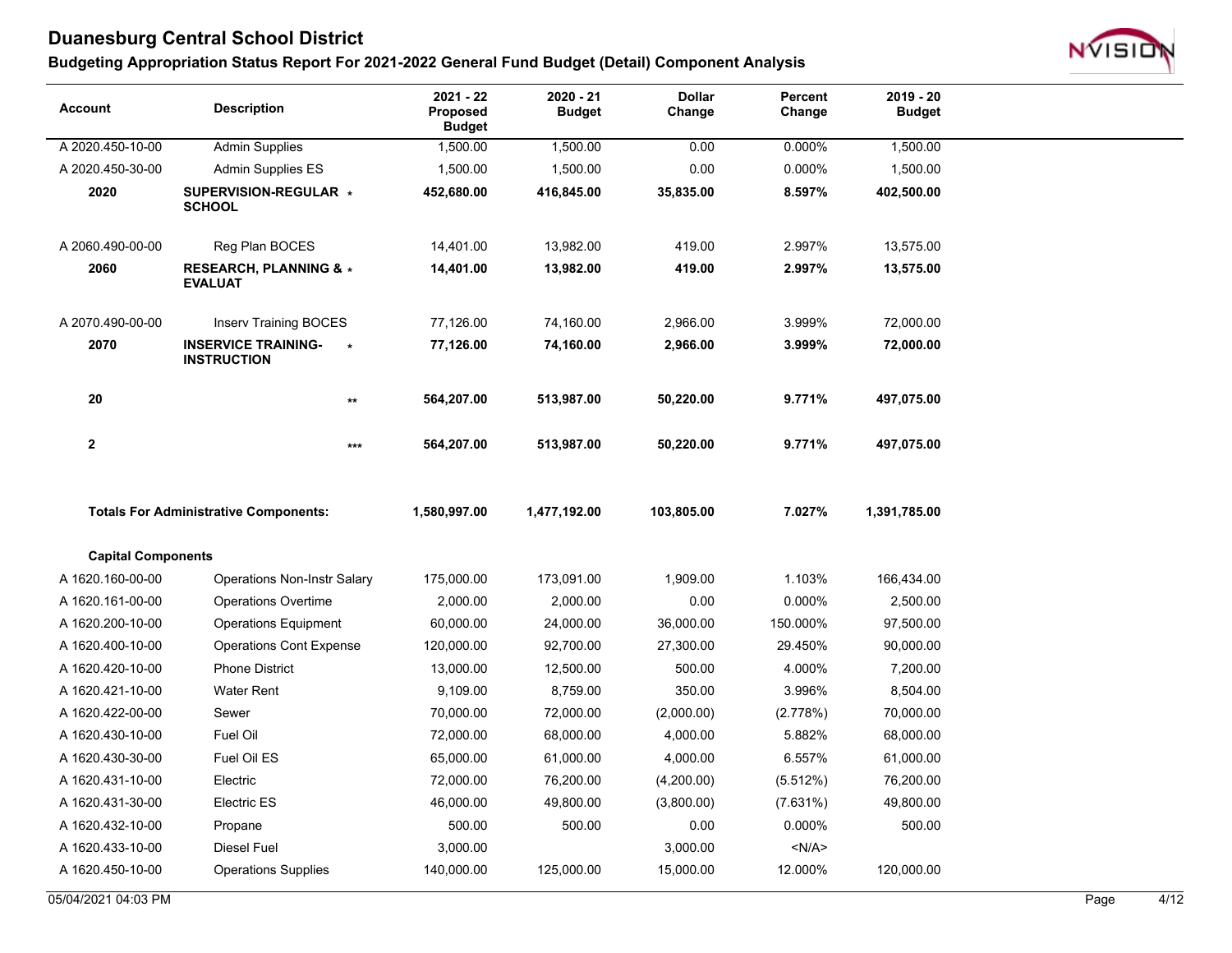

| <b>Account</b>   | <b>Description</b>                             |                 | 2021 - 22<br>Proposed<br><b>Budget</b> | $2020 - 21$<br><b>Budget</b> | <b>Dollar</b><br>Change | Percent<br>Change | 2019 - 20<br><b>Budget</b> |
|------------------|------------------------------------------------|-----------------|----------------------------------------|------------------------------|-------------------------|-------------------|----------------------------|
| A 1620.490-00-00 | <b>BOCES Services</b>                          |                 | 44,868.00                              | 43,561.00                    | 1,307.00                | 3.000%            | 43,561.00                  |
| 1620             | <b>OPERATION OF PLANT</b>                      | $\star$         | 892,477.00                             | 809,111.00                   | 83,366.00               | 10.303%           | 861,199.00                 |
|                  |                                                |                 |                                        |                              |                         |                   |                            |
| A 1621.160-00-00 | <b>Maint Non-Instr Salaries</b>                |                 | 346,000.00                             | 306,732.00                   | 39,268.00               | 12.802%           | 292,126.00                 |
| A 1621.161-00-00 | <b>Maint Overtime</b>                          |                 | 13,000.00                              | 13,000.00                    | 0.00                    | 0.000%            | 13,000.00                  |
| A 1621.200-00-00 | <b>Maint Equipment</b>                         |                 | 2,500.00                               | 2,500.00                     | 0.00                    | 0.000%            | 2,500.00                   |
| A 1621.400-00-00 | Maint Cont Expense                             |                 | 35,000.00                              | 35,000.00                    | 0.00                    | 0.000%            | 35,535.00                  |
| A 1621.450-10-00 | <b>Maint Supplies</b>                          |                 | 30,000.00                              | 30,000.00                    | 0.00                    | 0.000%            | 30,000.00                  |
| 1621             | <b>MAINTENANCE OF</b><br><b>PLANT</b>          | $\star$         | 426,500.00                             | 387,232.00                   | 39,268.00               | 10.141%           | 373,161.00                 |
| 16               |                                                | $^{\star\star}$ | 1,318,977.00                           | 1,196,343.00                 | 122,634.00              | 10.251%           | 1,234,360.00               |
| A 1930.400-00-00 | Judgements And Claims                          |                 | 250.00                                 | 250.00                       | 0.00                    | 0.000%            | 250.00                     |
| 1930             | JUDGMENTS & CLAIMS *                           |                 | 250.00                                 | 250.00                       | 0.00                    | $0.000\%$         | 250.00                     |
| A 1964.400-00-00 | Refund On Real Property<br><b>Taxes</b>        |                 | 1,000.00                               | 1,000.00                     | 0.00                    | 0.000%            | 1,000.00                   |
| 1964             | <b>REFUND ON REAL</b><br><b>PROPERTY TAXES</b> | $\star$         | 1,000.00                               | 1,000.00                     | 0.00                    | $0.000\%$         | 1,000.00                   |
| 19               |                                                | $^{\star\star}$ | 1,250.00                               | 1,250.00                     | 0.00                    | $0.000\%$         | 1,250.00                   |
| $\mathbf{1}$     |                                                | $***$           | 1,320,227.00                           | 1,197,593.00                 | 122,634.00              | 10.240%           | 1,235,610.00               |
| A 9711.600-00-00 | Bond Principal -<br>Construction               |                 | 1,070,000.00                           | 1,035,000.00                 | 35,000.00               | 3.382%            | 1,005,000.00               |
| A 9711.700-00-00 | Bond Interest -<br>Construction                |                 | 583,638.00                             | 624,488.00                   | (40, 850.00)            | (6.541%)          | 663,988.00                 |
| 9711             |                                                | $\ast$          | 1,653,638.00                           | 1,659,488.00                 | (5,850.00)              | $(0.353\%)$       | 1,668,988.00               |
| A 9722.600-00-00 | Bond Principal - Bus<br>Purchase               |                 | 251,000.00                             | 226,000.00                   | 25,000.00               | 11.062%           | 170,000.00                 |
| A 9722.700-00-00 | <b>Bond Interest - Bus</b><br>Purchase         |                 | 21,723.00                              | 18,000.00                    | 3,723.00                | 20.683%           | 15,080.00                  |
| 9722             |                                                | $\star$         | 272,723.00                             | 244,000.00                   | 28,723.00               | 11.772%           | 185,080.00                 |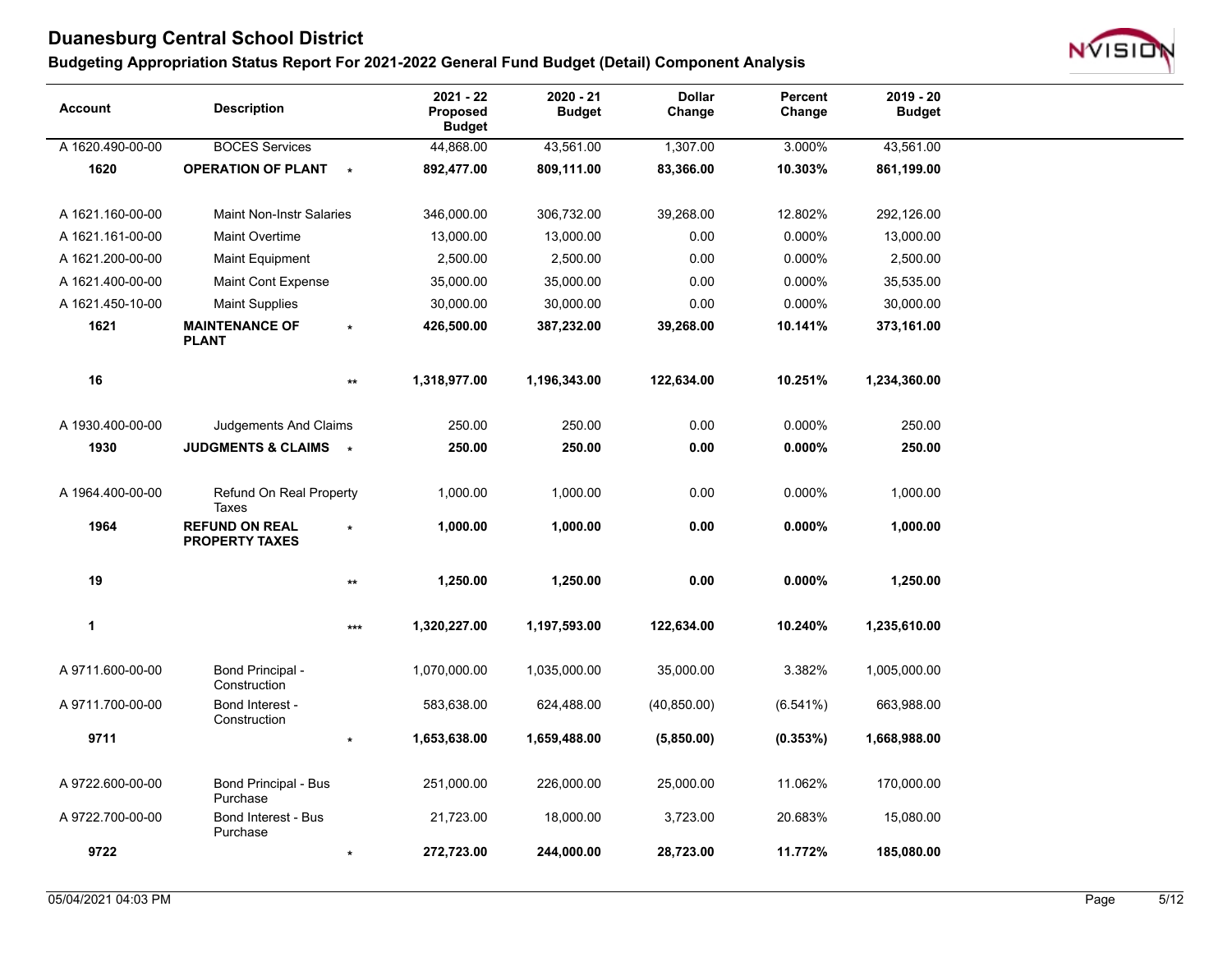

| Account                   | <b>Description</b>                                  | 2021 - 22<br><b>Proposed</b><br><b>Budget</b> | 2020 - 21<br><b>Budget</b> | <b>Dollar</b><br>Change | Percent<br>Change | $2019 - 20$<br><b>Budget</b> |
|---------------------------|-----------------------------------------------------|-----------------------------------------------|----------------------------|-------------------------|-------------------|------------------------------|
| 97                        | $\star\star$                                        | 1,926,361.00                                  | 1,903,488.00               | 22,873.00               | 1.202%            | 1,854,068.00                 |
| 9                         | $***$                                               | 1,926,361.00                                  | 1,903,488.00               | 22,873.00               | 1.202%            | 1,854,068.00                 |
|                           | <b>Totals For Capital Components:</b>               | 3,246,588.00                                  | 3,101,081.00               | 145,507.00              | 4.692%            | 3,089,678.00                 |
| <b>Program Components</b> |                                                     |                                               |                            |                         |                   |                              |
| A 2110.110-30-00          | <b>Teacher Salaries</b><br>Kindergarten             | 135,000.00                                    | 173,623.00                 | (38,623.00)             | (22.245%)         | 167,703.00                   |
| A 2110.120-30-00          | Teacher Salaries 1-6                                | 1,328,000.00                                  | 1,357,532.00               | (29, 532.00)            | (2.175%)          | 1,394,806.00                 |
| A 2110.130-10-00          | <b>Teacher Salaries 7-12</b>                        | 1,893,056.00                                  | 1,881,530.00               | 11,526.00               | 0.613%            | 1,871,530.00                 |
| A 2110.132-10-00          | <b>Teacher Assistant Salaries</b>                   | 27,015.00                                     | 26,157.00                  | 858.00                  | 3.280%            | 25,151.00                    |
| A 2110.140-10-00          | <b>Teacher Salaries Subs</b>                        | 62,000.00                                     | 62,000.00                  | 0.00                    | 0.000%            | 72,000.00                    |
| A 2110.140-30-00          | <b>Teacher Salaries Subs ES</b>                     | 62,000.00                                     | 62,000.00                  | 0.00                    | 0.000%            | 72,000.00                    |
| A 2110.151-00-00          | <b>Teacher Salaries Tutoring</b>                    | 8,500.00                                      | 8,500.00                   | 0.00                    | 0.000%            | 8,500.00                     |
| A 2110.160-10-00          | <b>Non-Instr Salaries</b>                           |                                               |                            | 0.00                    | < N/A >           |                              |
| A 2110.160-30-00          | Non-Instr Salaries ES                               | 86,236.00                                     | 81,355.00                  | 4,881.00                | 6.000%            | 78,226.00                    |
| A 2110.161-10-00          | Sub Aide Non-Instr Sal                              | 2,000.00                                      | 2,000.00                   | 0.00                    | 0.000%            | 2,000.00                     |
| A 2110.161-30-00          | Sub Aide Non-Instr Sal ES                           | 2,000.00                                      | 2,000.00                   | 0.00                    | 0.000%            | 2,000.00                     |
| A 2110.200-10-00          | Equipment HS                                        |                                               |                            | 0.00                    | < N/A >           | 6,000.00                     |
| A 2110.200-30-00          | <b>Equipment ES</b>                                 |                                               |                            | 0.00                    | < N/A >           | 4,000.00                     |
| A 2110.400-10-00          | <b>Contractual Expense</b>                          | 106,000.00                                    | 100,000.00                 | 6,000.00                | 6.000%            | 100,000.00                   |
| A 2110.400-30-00          | <b>Contractual Expense ES</b>                       | 29,500.00                                     | 19,000.00                  | 10,500.00               | 55.263%           | 19,000.00                    |
| A 2110.401-10-00          | <b>Teacher Conferences</b>                          | 9,500.00                                      | 4,500.00                   | 5,000.00                | 111.111%          | 4,500.00                     |
| A 2110.401-30-00          | <b>Teacher Conferences ES</b>                       | 9,500.00                                      | 4,500.00                   | 5,000.00                | 111.111%          | 4,500.00                     |
| A 2110.450-10-00          | <b>General Supplies</b>                             | 78,000.00                                     | 75,000.00                  | 3,000.00                | 4.000%            | 75,300.00                    |
| A 2110.450-30-01          | <b>General Supplies ES</b>                          | 32,000.00                                     | 35,000.00                  | (3,000.00)              | (8.571%)          | 36,300.00                    |
| A 2110.470-00-00          | Tuition - Regular Education                         | 20,000.00                                     | 20,000.00                  | 0.00                    | 0.000%            | 25,000.00                    |
| A 2110.480-10-00          | Textbooks                                           | 25,000.00                                     | 25,000.00                  | 0.00                    | 0.000%            | 30,000.00                    |
| A 2110.480-30-00          | <b>Textbooks ES</b>                                 | 25,000.00                                     | 25,000.00                  | 0.00                    | 0.000%            | 30,000.00                    |
| A 2110.490-00-00          | <b>Regular Education BOCES</b>                      | 279,094.00                                    | 253,489.00                 | 25,605.00               | 10.101%           | 246,106.00                   |
| 2110                      | <b>TEACHING-REGULAR</b><br>$\star$<br><b>SCHOOL</b> | 4,219,401.00                                  | 4,218,186.00               | 1,215.00                | 0.029%            | 4,274,622.00                 |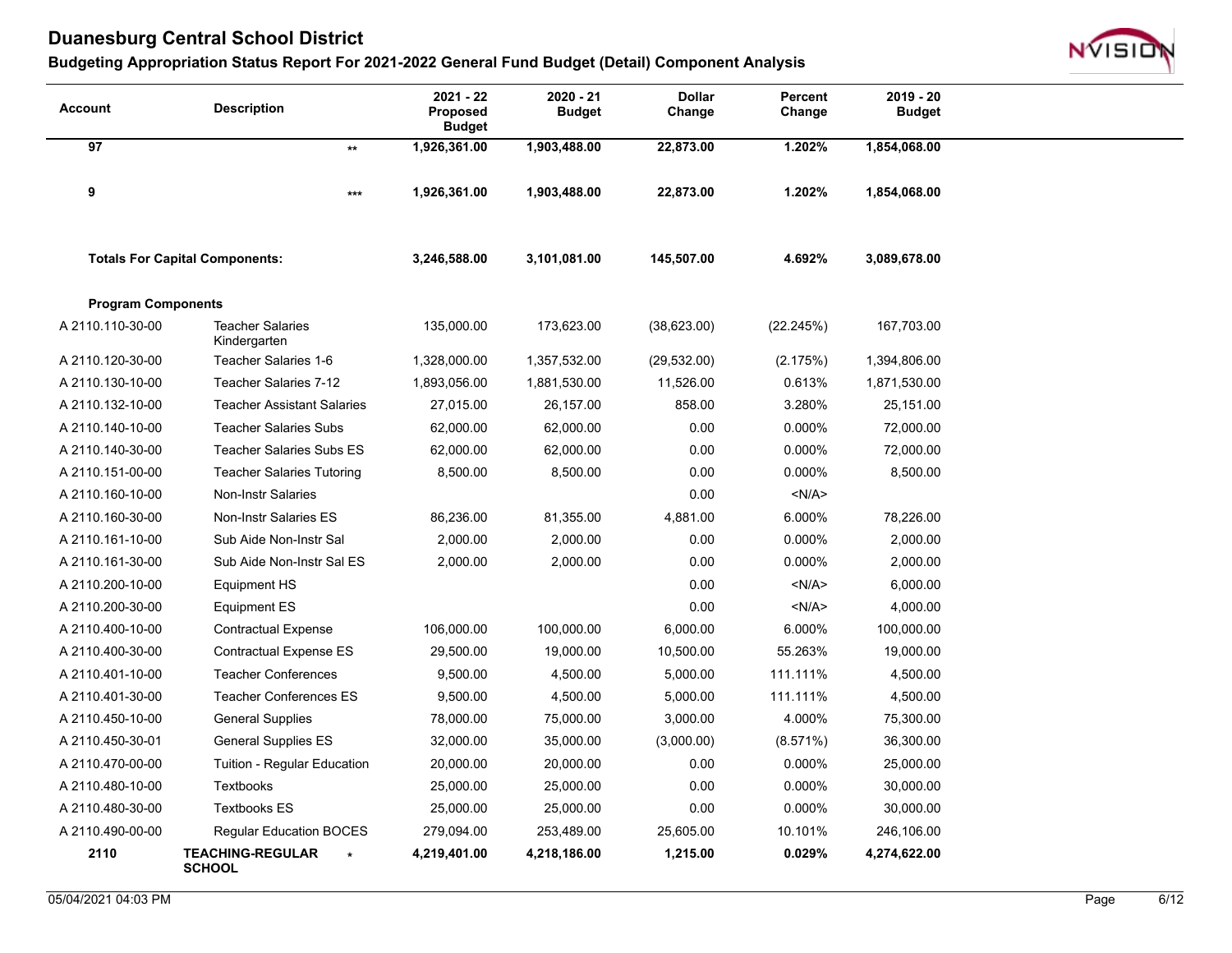

| <b>Account</b>   | <b>Description</b>                                | $2021 - 22$<br>Proposed<br><b>Budget</b> | 2020 - 21<br><b>Budget</b> | <b>Dollar</b><br>Change | Percent<br>Change | $2019 - 20$<br><b>Budget</b> |
|------------------|---------------------------------------------------|------------------------------------------|----------------------------|-------------------------|-------------------|------------------------------|
| 21               | $\star\star$                                      | 4,219,401.00                             | 4,218,186.00               | 1,215.00                | 0.029%            | 4,274,622.00                 |
|                  |                                                   |                                          |                            |                         |                   |                              |
| A 2250.150-10-00 | <b>Special Education Instr</b><br>Salary          | 360,000.00                               | 279,531.00                 | 80,469.00               | 28.787%           | 270,000.00                   |
| A 2250.150-30-00 | <b>Special Education Instr</b><br>Salary ES       | 238,052.00                               | 323,710.00                 | (85,658.00)             | (26.461%)         | 320,000.00                   |
| A 2250.160-10-00 | <b>Special Education Non-Instr</b><br>Salary      | 100,000.00                               | 100,000.00                 | 0.00                    | 0.000%            | 100,000.00                   |
| A 2250.160-30-00 | <b>Special Education Non-Instr</b><br>Salary ES   | 170,000.00                               | 170,960.00                 | (960.00)                | (0.562%)          | 174,000.00                   |
| A 2250.400-00-00 | <b>Special Education Cont</b><br>Expense          | 179,735.00                               | 174,500.00                 | 5,235.00                | 3.000%            | 144,542.00                   |
| A 2250.450-30-00 | <b>Special Education Supplies</b>                 | 3,000.00                                 | 3,000.00                   | 0.00                    | 0.000%            | 3,000.00                     |
| A 2250.470-00-00 | <b>Special Education Tuition</b>                  | 531,000.00                               | 660,000.00                 | (129,000.00)            | (19.545%)         | 685,000.00                   |
| A 2250.490-00-00 | <b>Special Education BOCES</b>                    | 618,000.00                               | 655,000.00                 | (37,000.00)             | (5.649%)          | 635,410.00                   |
| 2250             | PROGRAMS-STUDENTS *<br><b>W/DISABIL</b>           | 2,199,787.00                             | 2,366,701.00               | (166, 914.00)           | (7.053%)          | 2,331,952.00                 |
| A 2280.490-00-00 | Occ Ed BOCES                                      | 337,687.00                               | 327,851.00                 | 9,836.00                | 3.000%            | 318,302.00                   |
| 2280             | <b>OCCUPATIONAL</b><br><b>EDUCATION</b>           | 337,687.00                               | 327,851.00                 | 9,836.00                | 3.000%            | 318,302.00                   |
|                  |                                                   |                                          |                            |                         |                   |                              |
| 22               | $\star\star$                                      | 2,537,474.00                             | 2,694,552.00               | (157,078.00)            | (5.829%)          | 2,650,254.00                 |
| A 2610.150-10-00 | <b>Library Instr Salaries</b>                     | 54,542.00                                | 52,800.00                  | 1,742.00                | 3.299%            | 51,000.00                    |
| A 2610.150-30-00 | Library Instr Salaries ES                         | 73,600.00                                | 71,229.00                  | 2,371.00                | 3.329%            | 68,800.00                    |
| A 2610.450-10-00 | <b>Library Supplies</b>                           | 2,500.00                                 | 2,500.00                   | 0.00                    | 0.000%            | 2,500.00                     |
| A 2610.450-30-00 | Library Supplies ES                               | 2,500.00                                 | 2,500.00                   | 0.00                    | 0.000%            | 2,500.00                     |
| A 2610.460-10-00 | Library/Loan Program                              | 10,300.00                                | 10,300.00                  | 0.00                    | 0.000%            | 10,000.00                    |
| A 2610.460-30-00 | Library/Loan Program ES                           | 10,300.00                                | 10,300.00                  | 0.00                    | 0.000%            | 10,000.00                    |
| A 2610.490-00-00 | <b>Library Services BOCES</b>                     | 30.076.00                                | 29,200.00                  | 876.00                  | 3.000%            | 28,391.00                    |
| 2610             | <b>SCHOOL LIBRARY &amp;</b><br><b>AUDIOVISUAL</b> | 183,818.00                               | 178,829.00                 | 4,989.00                | 2.790%            | 173,191.00                   |
| A 2630.160-00-00 | Tech Support Non Instr Sal                        | 63,103.00                                | 60,918.00                  | 2,185.00                | 3.587%            | 59,000.00                    |
| A 2630.220-00-00 | <b>Computer Hardware</b>                          | 120,000.00                               | 57,000.00                  | 63,000.00               | 110.526%          | 52,000.00                    |
| A 2630.400-00-00 | <b>Computer Cont Expense</b>                      | 20,000.00                                | 15,000.00                  | 5,000.00                | 33.333%           | 15,000.00                    |
|                  |                                                   |                                          |                            |                         |                   |                              |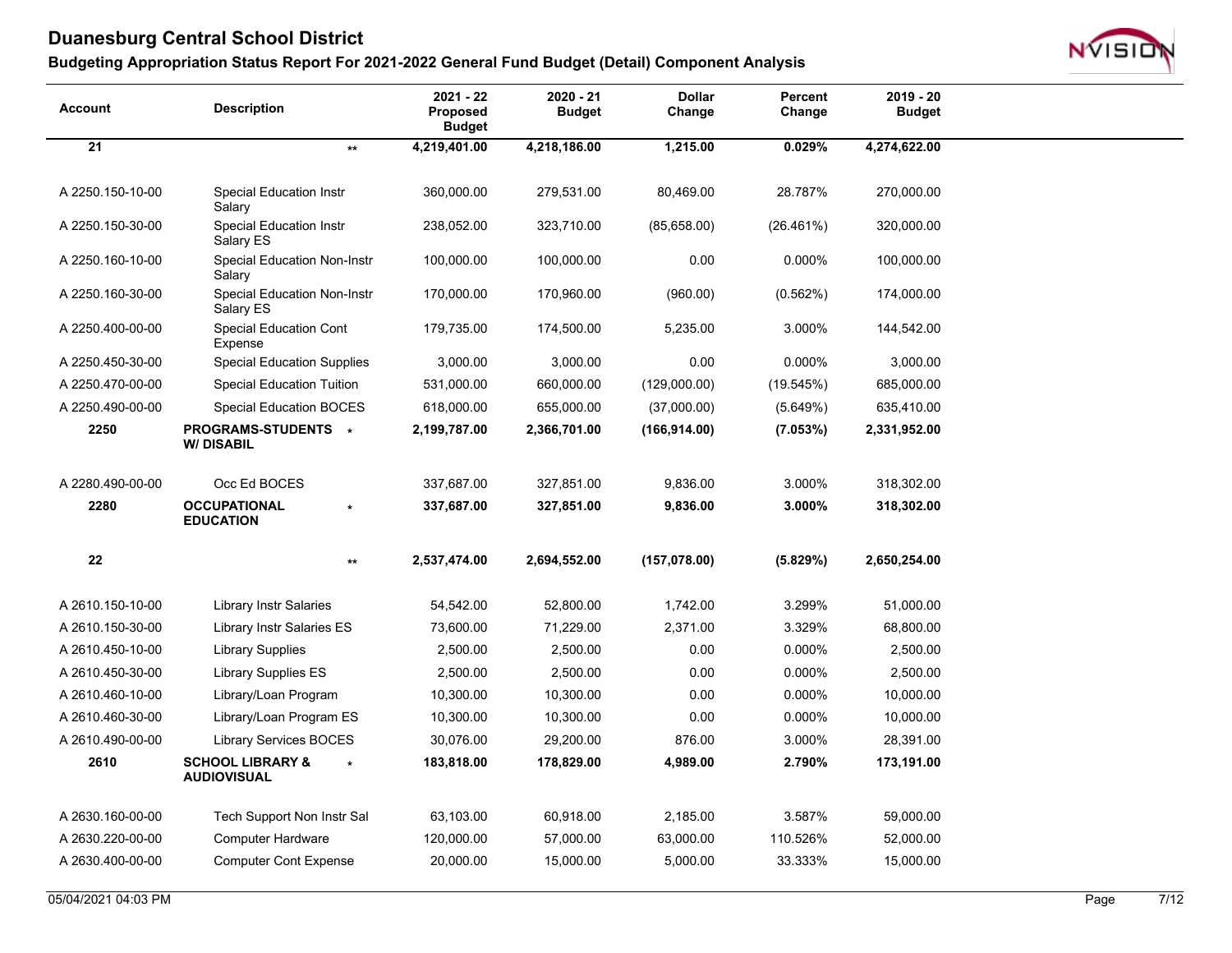

| <b>Account</b>      | <b>Description</b>                                          | 2021 - 22<br><b>Proposed</b><br><b>Budget</b> | $2020 - 21$<br><b>Budget</b> | <b>Dollar</b><br>Change | Percent<br>Change | $2019 - 20$<br><b>Budget</b> |      |      |
|---------------------|-------------------------------------------------------------|-----------------------------------------------|------------------------------|-------------------------|-------------------|------------------------------|------|------|
| A 2630.450-00-00    | <b>Computer Supplies</b>                                    | 35,000.00                                     | 23,183.00                    | 11,817.00               | 50.973%           | 14,000.00                    |      |      |
| A 2630.460-00-00    | <b>Computer Software</b>                                    | 20,000.00                                     | 20,000.00                    | 0.00                    | 0.000%            | 28,000.00                    |      |      |
| A 2630.490-00-00    | <b>Computer Aided Instr</b><br><b>BOCES</b>                 | 220,000.00                                    | 240,271.00                   | (20, 271.00)            | (8.437%)          | 190,958.00                   |      |      |
| 2630                | <b>COMPUTER ASSISTED</b><br>$\star$<br><b>INSTRUCTION</b>   | 478,103.00                                    | 416,372.00                   | 61,731.00               | 14.826%           | 358,958.00                   |      |      |
| 26                  | $^{\star\star}$                                             | 661,921.00                                    | 595,201.00                   | 66,720.00               | 11.210%           | 532,149.00                   |      |      |
| A 2810.150-10-00    | <b>Guidance Instr Salaries</b>                              | 115,100.00                                    | 108,707.00                   | 6,393.00                | 5.881%            | 105,000.00                   |      |      |
| A 2810.160-10-00    | <b>Guidance Non-Instr</b><br><b>Salaries</b>                | 31,200.00                                     | 27,144.00                    | 4,056.00                | 14.943%           | 26,100.00                    |      |      |
| A 2810.450-00-00    | <b>Guidance Supplies</b>                                    | 2,500.00                                      | 2,500.00                     | 0.00                    | 0.000%            | 2,500.00                     |      |      |
| A 2810.490-00-00    | Guidance BOCES                                              | 3,560.00                                      | 3,456.00                     | 104.00                  | 3.009%            | 3,355.00                     |      |      |
| 2810                | <b>GUIDANCE-REGULAR</b><br>$\star$<br><b>SCHOOL</b>         | 152,360.00                                    | 141,807.00                   | 10,553.00               | 7.442%            | 136,955.00                   |      |      |
| A 2815.160-10-00    | <b>Health Non-Instr Salaries</b>                            | 45,000.00                                     | 45,000.00                    | 0.00                    | 0.000%            | 45,000.00                    |      |      |
| A 2815.160-30-00    | <b>Health Non-Instr Salaries</b><br>ES                      | 46,000.00                                     | 45,920.00                    | 80.00                   | 0.174%            | 73,000.00                    |      |      |
| A 2815.400-10-00    | Health Cont Expense                                         | 13,500.00                                     | 12,875.00                    | 625.00                  | 4.854%            | 12,500.00                    |      |      |
| A 2815.400-30-00    | <b>Health Cont Expense ES</b>                               | 13,500.00                                     | 12,875.00                    | 625.00                  | 4.854%            | 12,500.00                    |      |      |
| A 2815.450-10-00    | <b>Health Supplies</b>                                      | 2,500.00                                      | 2,000.00                     | 500.00                  | 25.000%           | 2,000.00                     |      |      |
| A 2815.450-30-00    | <b>Health Supplies ES</b>                                   | 2,500.00                                      | 1,500.00                     | 1,000.00                | 66.667%           | 1,500.00                     |      |      |
| A 2815.490-00-00    | <b>Health Cont Expense</b>                                  |                                               |                              | 0.00                    | <n a=""></n>      |                              |      |      |
| 2815                | <b>HEALTH SERVICES-</b><br>$\star$<br><b>REGULAR SCHOOL</b> | 123,000.00                                    | 120,170.00                   | 2,830.00                | 2.355%            | 146,500.00                   |      |      |
| A 2820.150-00-00    | <b>Psych Instr Salaries</b>                                 | 62,800.00                                     | 59,012.00                    | 3,788.00                | 6.419%            | 57,000.00                    |      |      |
| A 2820.400-00-00    | <b>Psych Cont Expense</b>                                   | 500.00                                        | 500.00                       | 0.00                    | 0.000%            | 500.00                       |      |      |
| A 2820.450-00-00    | Psych Supplies/Testing<br><b>Materials</b>                  | 600.00                                        | 600.00                       | 0.00                    | 0.000%            | 600.00                       |      |      |
| A 2820.490-00-00    | Psych. BOCES                                                | 45,980.00                                     | 44,000.00                    | 1,980.00                | 4.500%            | 36,000.00                    |      |      |
| 2820                | <b>PSYCHOLOGICAL SRVC- *</b><br><b>REG SCHOOL</b>           | 109,880.00                                    | 104,112.00                   | 5,768.00                | 5.540%            | 94,100.00                    |      |      |
| A 2825.150-00-00    | Social Work Instr Salaries                                  |                                               |                              | 0.00                    | < N/A >           | 136,982.00                   |      |      |
| A 2825.150-10-00    | Social Work Instr Salaries                                  | 65,663.00                                     | 62,260.00                    | 3,403.00                | 5.466%            |                              |      |      |
| 05/04/2021 04:03 PM |                                                             |                                               |                              |                         |                   |                              | Page | 8/12 |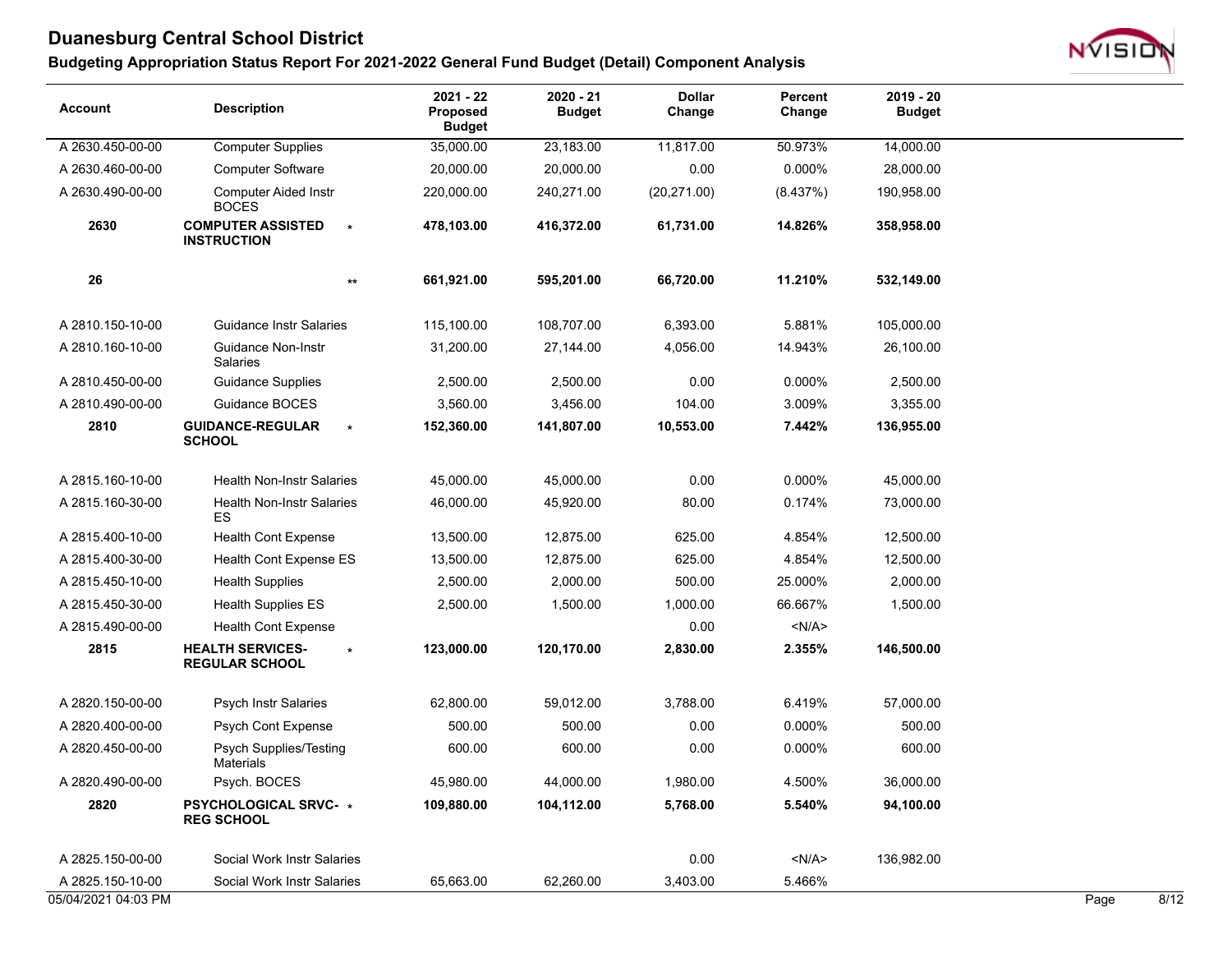

| $2021 - 22$<br>$2020 - 21$<br><b>Dollar</b><br>Percent<br><b>Description</b><br><b>Account</b><br>Proposed<br><b>Budget</b><br>Change<br>Change<br><b>Budget</b> | $2019 - 20$<br><b>Budget</b> |
|------------------------------------------------------------------------------------------------------------------------------------------------------------------|------------------------------|
| 3.300%<br>A 2825.150-30-00<br>Social Work Instr Salaries<br>83,260.00<br>80,600.00<br>2,660.00<br>ES                                                             |                              |
| 500.00<br>500.00<br>0.00<br>0.000%<br>A 2825.450-00-00<br>Social Work Materials &<br>Supplies                                                                    | 500.00                       |
| 2825<br><b>SOCIAL WORK SRVC-</b><br>4.229%<br>149,423.00<br>143,360.00<br>6,063.00<br>$\star$<br><b>REG SCHOOL</b>                                               | 137,482.00                   |
| 0.000%<br>A 2850.150-00-00<br><b>Co-Curr Instr Salaries</b><br>72,319.00<br>72,319.00<br>0.00                                                                    | 70,213.00                    |
| A 2850.160-00-00<br><b>Co-Curr Non-Instr Salaries</b><br>0.00<br>500.00<br>(500.00)<br>$(100.000\%)$                                                             | 500.00                       |
| A 2850.450-00-00<br>Co-Curr Supplies<br>0.00<br>0.00<br>< N/A >                                                                                                  | 500.00                       |
| 2850<br><b>CO-CURRICULAR ACTIV- *</b><br>72,319.00<br>(0.687%)<br>72,819.00<br>(500.00)<br><b>REG SCHL</b>                                                       | 71,213.00                    |
| 3.000%<br>A 2855.150-10-00<br><b>Athletics Instr Salaries</b><br>76,632.00<br>74,400.00<br>2,232.00                                                              | 79,475.00                    |
| 948.00<br>3.000%<br>A 2855.160-10-00<br><b>Athletics Non-Instr Salaries</b><br>32,548.00<br>31,600.00                                                            | 33,257.00                    |
| 0.00<br>0.000%<br>A 2855.200-10-00<br><b>Athletics Equipment</b><br>35,000.00<br>35,000.00                                                                       | 35,000.00                    |
| A 2855.400-10-00<br><b>Athletics Cont Expense</b><br>40,000.00<br>40,000.00<br>0.00<br>0.000%                                                                    | 40,000.00                    |
| Athletics Officials - Football<br>0.00<br>3,000.00<br>A 2855.401-10-00<br>(3,000.00)<br>$(100.000\%)$                                                            | 3,000.00                     |
| A 2855.402-10-00<br><b>Athletics Officials</b><br>32,000.00<br>29,000.00<br>3,000.00<br>10.345%                                                                  | 33,000.00                    |
| A 2855.450-10-00<br><b>Athletics Supplies</b><br>35,000.00<br>12,000.00<br>34.286%<br>47,000.00                                                                  | 35,000.00                    |
| 0.000%<br><b>Athletics Uniforms</b><br>0.00<br>A 2855.451-00-00<br>15,000.00<br>15,000.00                                                                        | 15,000.00                    |
| A 2855.451-10-00<br>Athletics Supplies - Football<br>0.00<br>(12,000.00)<br>$(100.000\%)$<br>12,000.00                                                           | 12,000.00                    |
| 2855<br><b>INTERSCHOL ATHLETICS *</b><br>1.156%<br>278,180.00<br>275,000.00<br>3,180.00<br>-REG SCHL                                                             | 285,732.00                   |
| 28<br>857,268.00<br>27,894.00<br>3.254%<br>885,162.00<br>$^{\star\star}$                                                                                         | 871,982.00                   |
| $\mathbf 2$<br>8,303,958.00<br>8,365,207.00<br>(61, 249.00)<br>(0.732%)<br>8,329,007.00<br>$***$                                                                 |                              |
| 15,000.00<br>15,000.00<br>0.00<br>0.000%<br>A 5510.150-40-00<br><b>Trans. Director Salaries</b>                                                                  | 14,000.00                    |
| 2.978%<br>A 5510.160-40-00<br><b>Trans Non-Instr Salaries</b><br>604,714.00<br>587,225.00<br>17,489.00                                                           | 566,000.00                   |
| A 5510.161-40-00<br>0.00<br>0.000%<br>Trans Non-Instr Salaries -<br>40,500.00<br>40,500.00<br>Subs                                                               | 40,748.00                    |
| A 5510.162-40-00<br><b>Trans Field/Sports Trips</b><br>48,000.00<br>48,000.00<br>0.00<br>0.000%                                                                  | 48,000.00                    |
| A 5510.163-40-00<br><b>Trans Supervisor Salaries</b><br>68,000.00<br>70,000.00<br>(2,000.00)<br>(2.857%)                                                         | 70,000.00                    |
| 0.00<br>$<$ N/A $>$<br>A 5510.200-40-00<br><b>Trans Equipment</b><br>0.00                                                                                        | 6,000.00                     |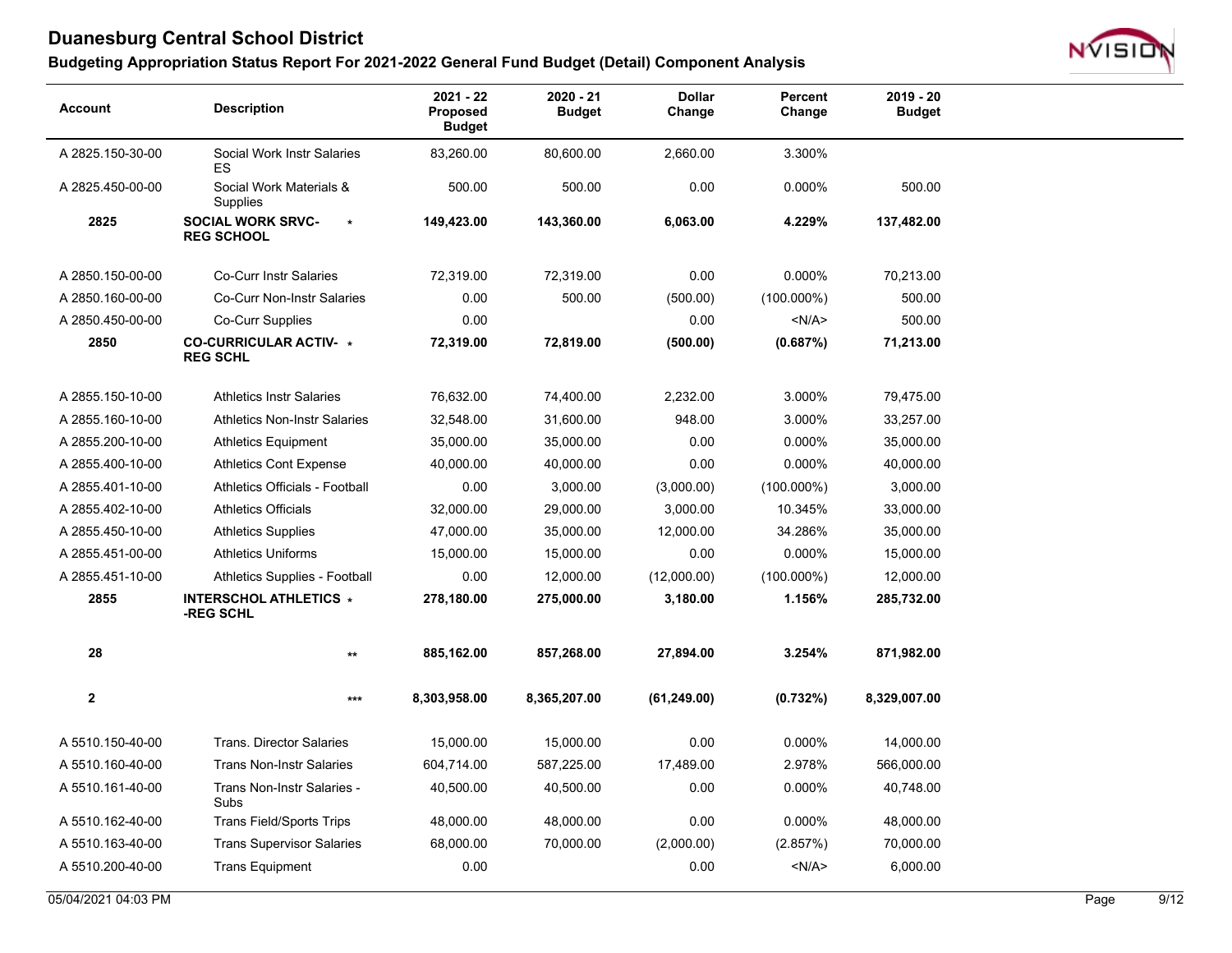

| <b>Account</b>   | <b>Description</b>                       | 2021 - 22<br><b>Proposed</b><br><b>Budget</b> | $2020 - 21$<br><b>Budget</b> | <b>Dollar</b><br>Change | Percent<br>Change | $2019 - 20$<br><b>Budget</b> |
|------------------|------------------------------------------|-----------------------------------------------|------------------------------|-------------------------|-------------------|------------------------------|
| A 5510.400-40-00 | <b>Trans Cont Expense</b>                | 75,000.00                                     | 75,000.00                    | 0.00                    | 0.000%            | 75,000.00                    |
| A 5510.450-40-00 | <b>Trans Supplies</b>                    | 78,000.00                                     | 78,000.00                    | 0.00                    | 0.000%            | 78,000.00                    |
| A 5510.451-40-00 | <b>Trans Gasoline</b>                    | 60,000.00                                     | 50,000.00                    | 10,000.00               | 20.000%           | 44,557.00                    |
| A 5510.452-40-00 | <b>Trans Tires</b>                       | 6,000.00                                      | 8,000.00                     | (2,000.00)              | $(25.000\%)$      | 9,000.00                     |
| A 5510.453-40-00 | Trans Oil & Antifreeze                   | 4,000.00                                      | 5,000.00                     | (1,000.00)              | $(20.000\%)$      | 5,000.00                     |
| A 5510.454-40-00 | <b>Trans Diesel Fuel</b>                 | 0.00                                          | 30,000.00                    | (30,000.00)             | $(100.000\%)$     | 30,000.00                    |
| A 5510.455-40-00 | <b>Trans Propane</b>                     | 46,000.00                                     | 46,000.00                    | 0.00                    | 0.000%            | 37,000.00                    |
| 5510             | <b>DISTRICT</b><br><b>TRANSPORTATION</b> | 1,045,214.00                                  | 1,052,725.00                 | (7,511.00)              | (0.713%)          | 1,023,305.00                 |
| A 5530.400-40-00 | <b>Bus Garage Cont Expense</b>           | 30,000.00                                     | 26,000.00                    | 4,000.00                | 15.385%           | 40,000.00                    |
| A 5530.422-40-00 | <b>Bus Garage Sewer</b>                  | 10,000.00                                     | 10,000.00                    | 0.00                    | 0.000%            | 8,600.00                     |
| A 5530.430-40-00 | <b>Bus Garage Fuel Oil</b>               | 12,000.00                                     | 12,000.00                    | 0.00                    | 0.000%            | 11,000.00                    |
| A 5530.431-40-00 | <b>Bus Garage Electric</b>               | 8,000.00                                      | 8,000.00                     | 0.00                    | 0.000%            | 7,875.00                     |
| A 5530.450-40-00 | <b>Bus Garage Supplies</b>               | 3,000.00                                      | 3,000.00                     | 0.00                    | 0.000%            | 3,500.00                     |
| 5530             | <b>GARAGE BUILDING</b><br>$\star$        | 63,000.00                                     | 59,000.00                    | 4,000.00                | 6.780%            | 70,975.00                    |
| 55               | $\star\star$                             | 1,108,214.00                                  | 1,111,725.00                 | (3,511.00)              | (0.316%)          | 1,094,280.00                 |
| 5                | $***$                                    | 1,108,214.00                                  | 1,111,725.00                 | (3,511.00)              | (0.316%)          | 1,094,280.00                 |
| A 9010.800-00-00 | <b>Employees Retirement</b><br>System    | 280,000.00                                    | 250,000.00                   | 30,000.00               | 12.000%           | 250,000.00                   |
| 9010             |                                          | 280,000.00                                    | 250,000.00                   | 30,000.00               | 12.000%           | 250,000.00                   |
| A 9020.800-00-00 | NYS Teacher Retirement<br>System         | 535,000.00                                    | 551,250.00                   | (16, 250.00)            | (2.948%)          | 525,000.00                   |
| 9020             |                                          | 535,000.00                                    | 551,250.00                   | (16, 250.00)            | (2.948%)          | 525,000.00                   |
| A 9030.800-00-00 | Social Security                          | 525,000.00                                    | 525,000.00                   | 0.00                    | 0.000%            | 525,000.00                   |
| 9030             |                                          | 525,000.00                                    | 525,000.00                   | 0.00                    | $0.000\%$         | 525,000.00                   |
| A 9040.800-00-00 | <b>Workers Compensation</b>              | 45,000.00                                     | 60,000.00                    | (15,000.00)             | $(25.000\%)$      | 65,000.00                    |
| 9040             |                                          | 45,000.00                                     | 60,000.00                    | (15,000.00)             | $(25.000\%)$      | 65,000.00                    |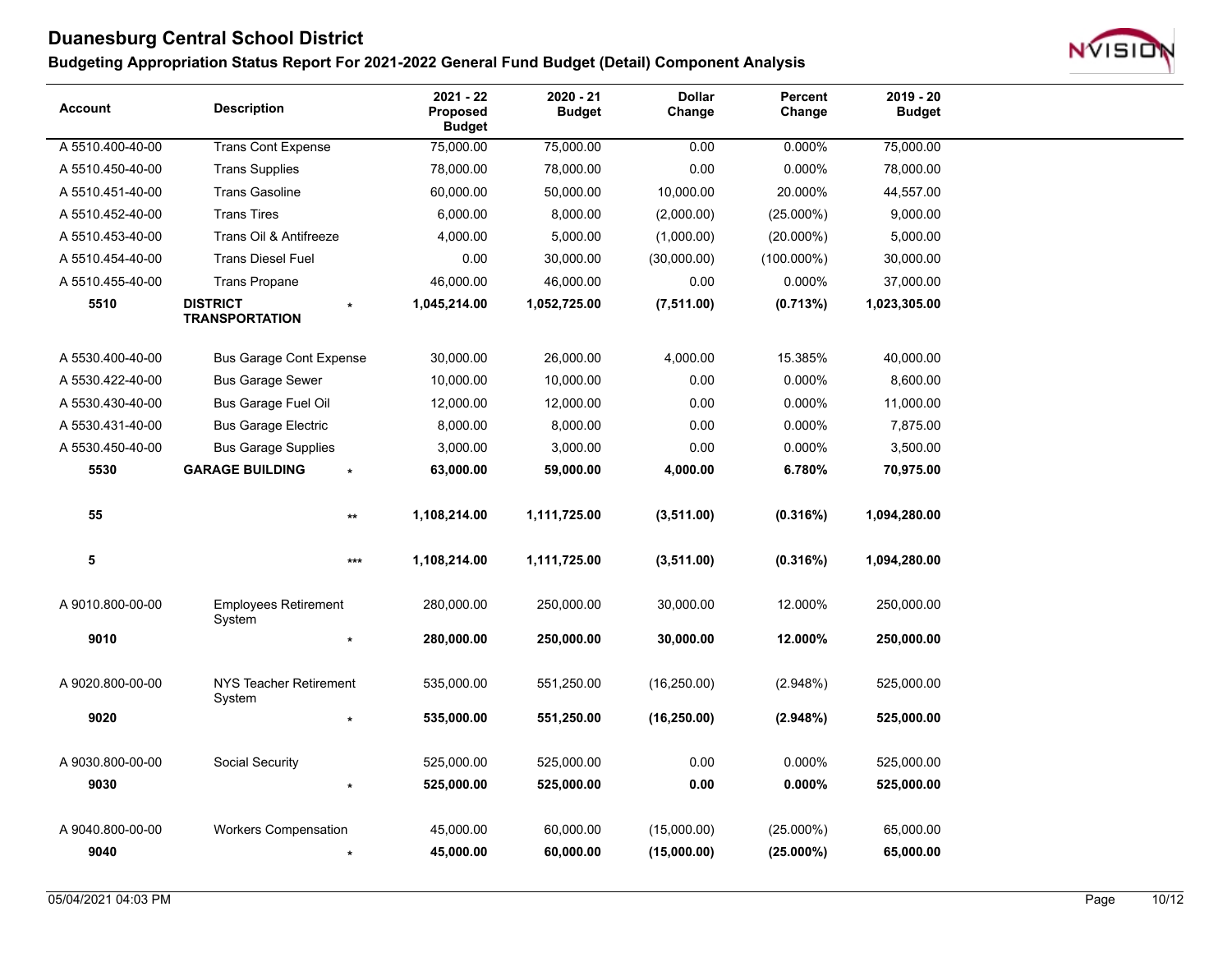

| <b>Account</b>        | <b>Description</b>                      |                      | 2021 - 22<br>Proposed<br><b>Budget</b> | 2020 - 21<br><b>Budget</b> | <b>Dollar</b><br>Change | Percent<br>Change | $2019 - 20$<br><b>Budget</b> |
|-----------------------|-----------------------------------------|----------------------|----------------------------------------|----------------------------|-------------------------|-------------------|------------------------------|
| A 9050.800-00-00      | Unemployment Insurance                  |                      | 25,000.00                              | 20,000.00                  | 5,000.00                | 25.000%           | 20,000.00                    |
| 9050                  |                                         | $\star$              | 25,000.00                              | 20,000.00                  | 5,000.00                | 25.000%           | 20,000.00                    |
| A 9060.150-00-00      | Health Insurance Buy Back               |                      | 42,000.00                              | 42,000.00                  | 0.00                    | 0.000%            | 42,000.00                    |
| A 9060.800-00-00      | Health Insurance                        |                      | 2,089,243.00                           | 1,963,545.00               | 125,698.00              | 6.402%            | 1,935,250.00                 |
| A 9060.801-00-00      | Dental Insurance                        |                      | 42,000.00                              | 42,000.00                  | 0.00                    | 0.000%            | 42,000.00                    |
| A 9060.804-00-00      | Flexible Benefits Plan                  |                      | 2,000.00                               | 1,000.00                   | 1,000.00                | 100.000%          | 1,000.00                     |
| 9060                  |                                         | $\star$              | 2,175,243.00                           | 2,048,545.00               | 126,698.00              | 6.185%            | 2,020,250.00                 |
| A 9070.800-00-00      | Disability Insurance-<br>Administration |                      | 5,000.00                               | 5,000.00                   | 0.00                    | 0.000%            | 5,000.00                     |
| 9070                  | <b>UNION WELFARE</b><br><b>BENEFITS</b> | $\star$              | 5,000.00                               | 5,000.00                   | 0.00                    | $0.000\%$         | 5,000.00                     |
| A 9089.800-00-00      | OTHER BENEFITS -<br>RETIREMENT PAYOUT   |                      |                                        |                            | 0.00                    | < N/A >           |                              |
| 9089                  | <b>OTHER</b>                            | $\star$              | 0.00                                   | 0.00                       | 0.00                    | < N/A >           | 0.00                         |
| 90                    | <b>EMPLOYEE BENEFITS</b>                | $\star\star$         | 3,590,243.00                           | 3,459,795.00               | 130,448.00              | 3.770%            | 3,410,250.00                 |
| A 9901.930-00-00      | Transfer To Lunch Fund                  |                      | 30,000.00                              | 25,000.00                  | 5,000.00                | 20.000%           | 25,000.00                    |
| A 9901.950-00-00      | <b>Transfer To Special Aid</b><br>Fund  |                      | 25,000.00                              | 25,000.00                  | 0.00                    | 0.000%            | 25,000.00                    |
| 9901                  | <b>INTERFUND TRANSFERS *</b>            |                      | 55,000.00                              | 50,000.00                  | 5,000.00                | 10.000%           | 50,000.00                    |
| 99                    |                                         | $\star\star$         | 55,000.00                              | 50,000.00                  | 5,000.00                | 10.000%           | 50,000.00                    |
| 9                     |                                         | $***$                | 3,645,243.00                           | 3,509,795.00               | 135,448.00              | 3.859%            | 3,460,250.00                 |
|                       | <b>Totals For Program Components:</b>   |                      |                                        | 12,986,727.00              | 70,688.00               | 0.544%            |                              |
|                       |                                         | <b>Grand Totals:</b> | 13,057,415.00                          |                            |                         |                   | 12,883,537.00                |
|                       |                                         |                      | 17,885,000.00                          | 17,565,000.00              | 320,000.00              | 1.822%            | 17,365,000.00                |
|                       | <b>Component Percentage Analysis</b>    |                      |                                        |                            |                         |                   |                              |
| <b>Administrative</b> |                                         |                      | 8.840%                                 | 8.410%                     | < N/A >                 | 7.027%            | 8.015%                       |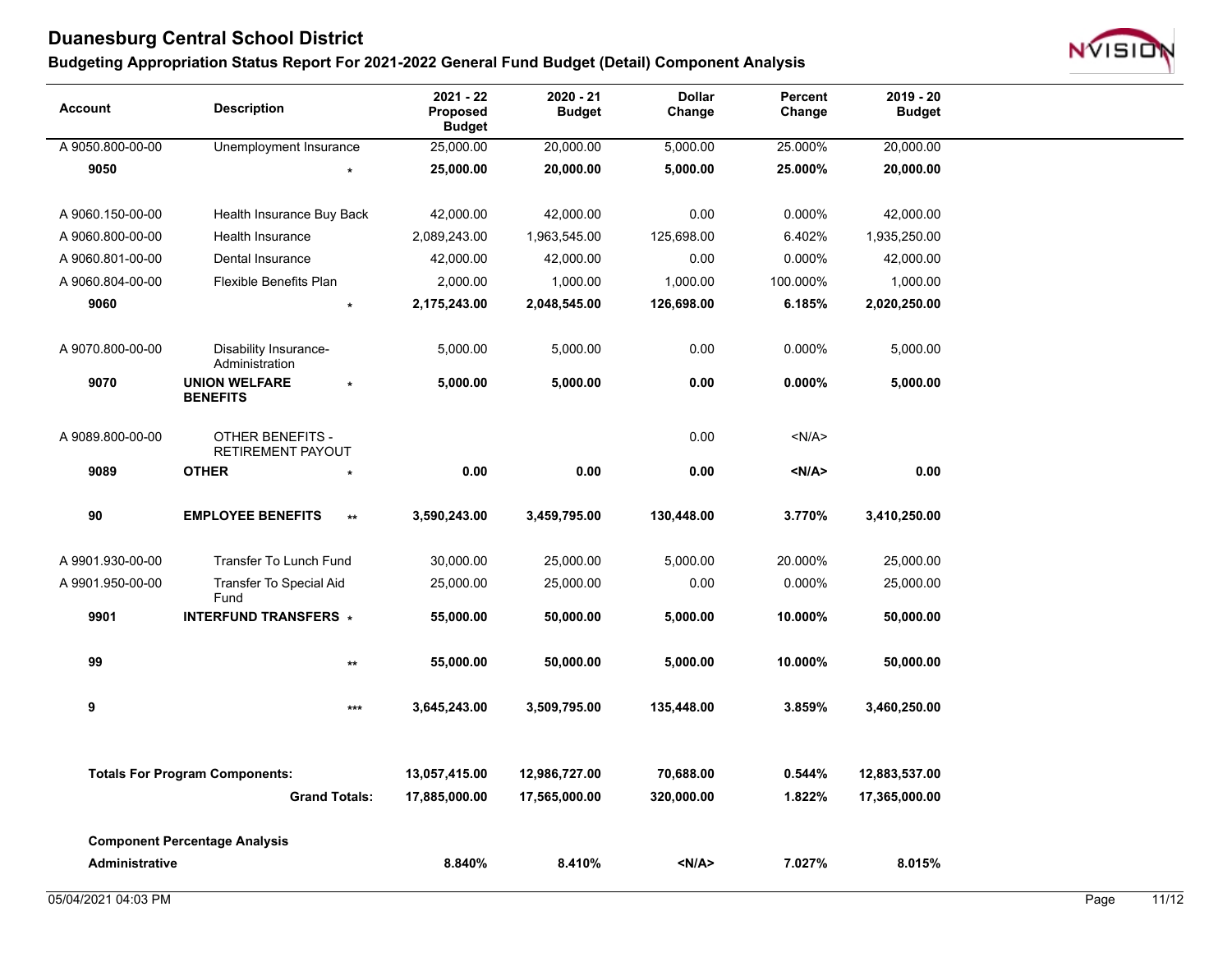

| <b>Account</b> | <b>Description</b> | $2021 - 22$<br><b>Proposed</b><br><b>Budget</b> | $2020 - 21$<br><b>Budget</b> | <b>Dollar</b><br>Change | Percent<br>Change | $2019 - 20$<br><b>Budget</b> |  |
|----------------|--------------------|-------------------------------------------------|------------------------------|-------------------------|-------------------|------------------------------|--|
| Capital        |                    | 18.153%                                         | 17.655%                      | < N/A                   | 4.692%            | 17.793%                      |  |
| Program        |                    | 73.008%                                         | 73.935%                      | < N/A                   | 0.544%            | 74.193%                      |  |
|                | Totals:            | 100.000%                                        | 100.000%                     | <n a=""></n>            | < N/A>            | 100.000%                     |  |